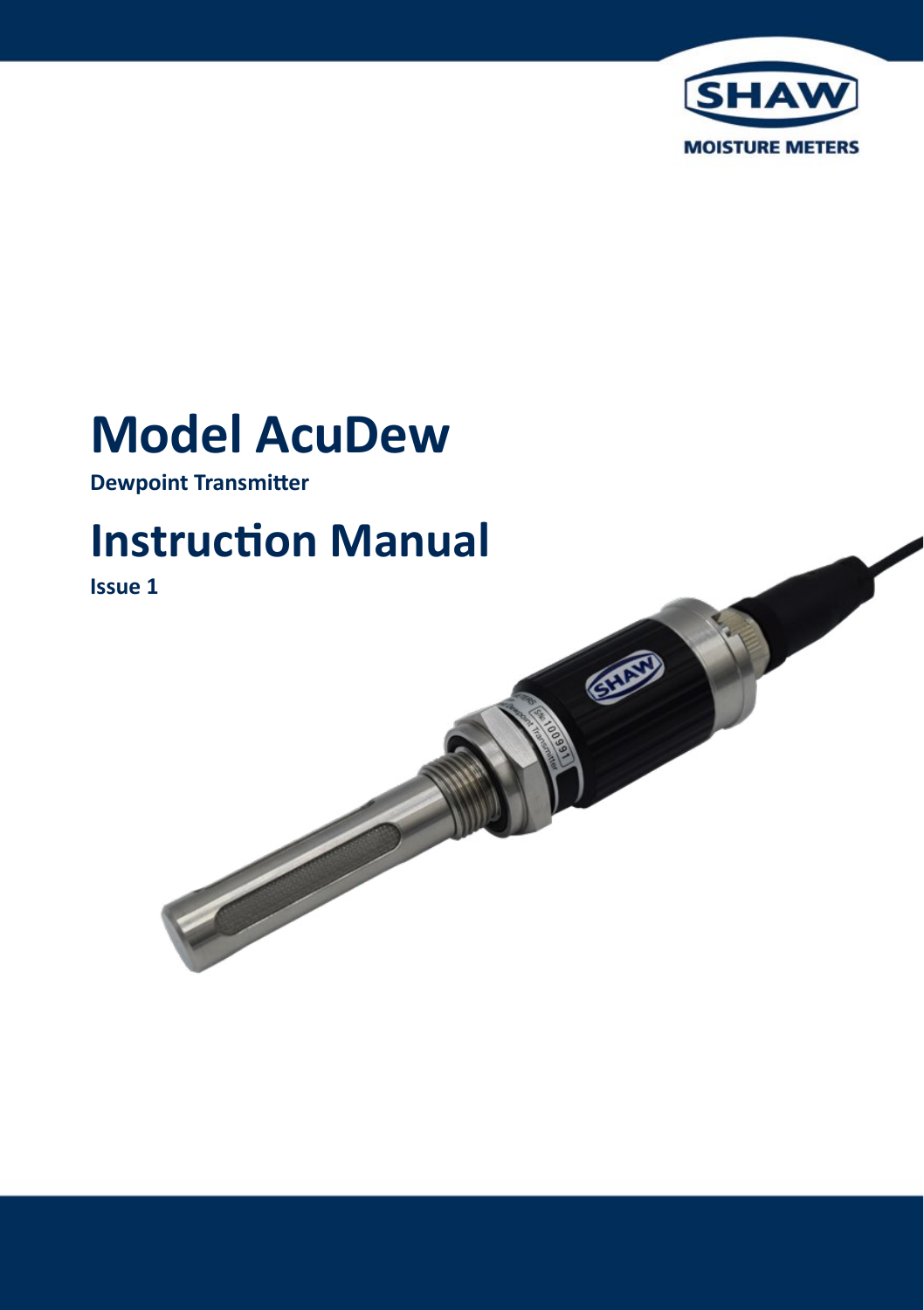

#### **EU Declaration of Conformity**

We Of

Shaw Moisture Meters Len Shaw Building, Bolton Lane, Bradford, England BD2 1AF

Declare That: Model Name:

AcuDew

Description:

The AcuDew is a 2 wire 4-20 mA loop power transmitter.

Conforms to the following Directives: 2004/108/EC The Electromagnetic Compatibility Directive and its amending Directives 2006/95EC The Low Voltage Directive and its amending Directives

And has been designed and manufactured to the following standards: BS EN 61326-1:2013 Electrical Equipment for measurement, control and laboratory use-**EMC Requirements** BS EN 61010-1:2010 Safety Requirements for Electrical Equipment for Measurement, control and laboratory use-General Requirements

I hereby declare that the aforementioned equipment has been designed to comply with the relevant sections of the above referenced specifications.

03 NOVEMBER 2020

CP 12A Issue 7

Andrew Coulton **Calibration & QA Manager** 

Shaw Moisture Meters (UK) Ltd. Len Shaw Building | Bolton Lane | Bradford | BD2 1AF | England t. +44 (0)1274 733582 | f. +44 (0)1274 370151 | e. mail@shawmeters.com | www.shawmeters.com

Registered in England No. 02730480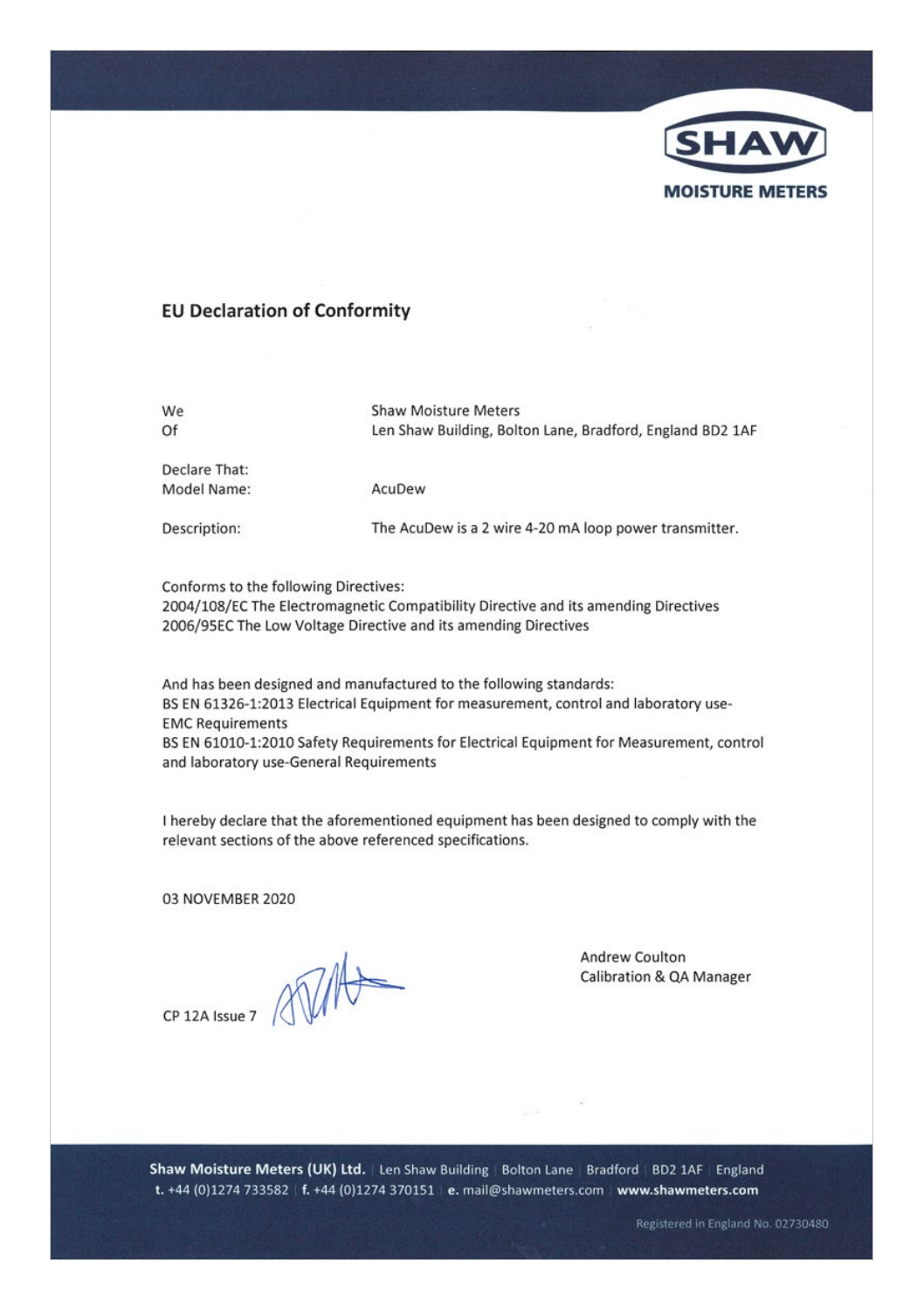# <span id="page-2-0"></span>**Contents**

| 1.0 | Unpacking Your Shaw Moisture Meters Model AcuDew  4             |  |
|-----|-----------------------------------------------------------------|--|
|     |                                                                 |  |
|     |                                                                 |  |
| 2.0 |                                                                 |  |
|     |                                                                 |  |
|     |                                                                 |  |
|     |                                                                 |  |
|     |                                                                 |  |
| 3.0 |                                                                 |  |
|     |                                                                 |  |
|     |                                                                 |  |
|     |                                                                 |  |
|     |                                                                 |  |
|     |                                                                 |  |
| 4.0 |                                                                 |  |
|     |                                                                 |  |
| 5.0 |                                                                 |  |
|     |                                                                 |  |
|     |                                                                 |  |
|     |                                                                 |  |
|     | 5.4 AcuDew Range AutoCal Method Lookup Table  16                |  |
|     |                                                                 |  |
|     |                                                                 |  |
| 6.0 |                                                                 |  |
| 7.0 |                                                                 |  |
| 8.0 |                                                                 |  |
| 9.0 |                                                                 |  |
|     |                                                                 |  |
|     | 9.2 Appendix B - Conversion Table: mA to Range (°C)  20         |  |
|     | 9.3 Appendix C - AcuDew with Connector, General Arrangement  21 |  |
|     |                                                                 |  |
|     | 9.5 Appendix E - Transmitter Holder General Arrangement  23     |  |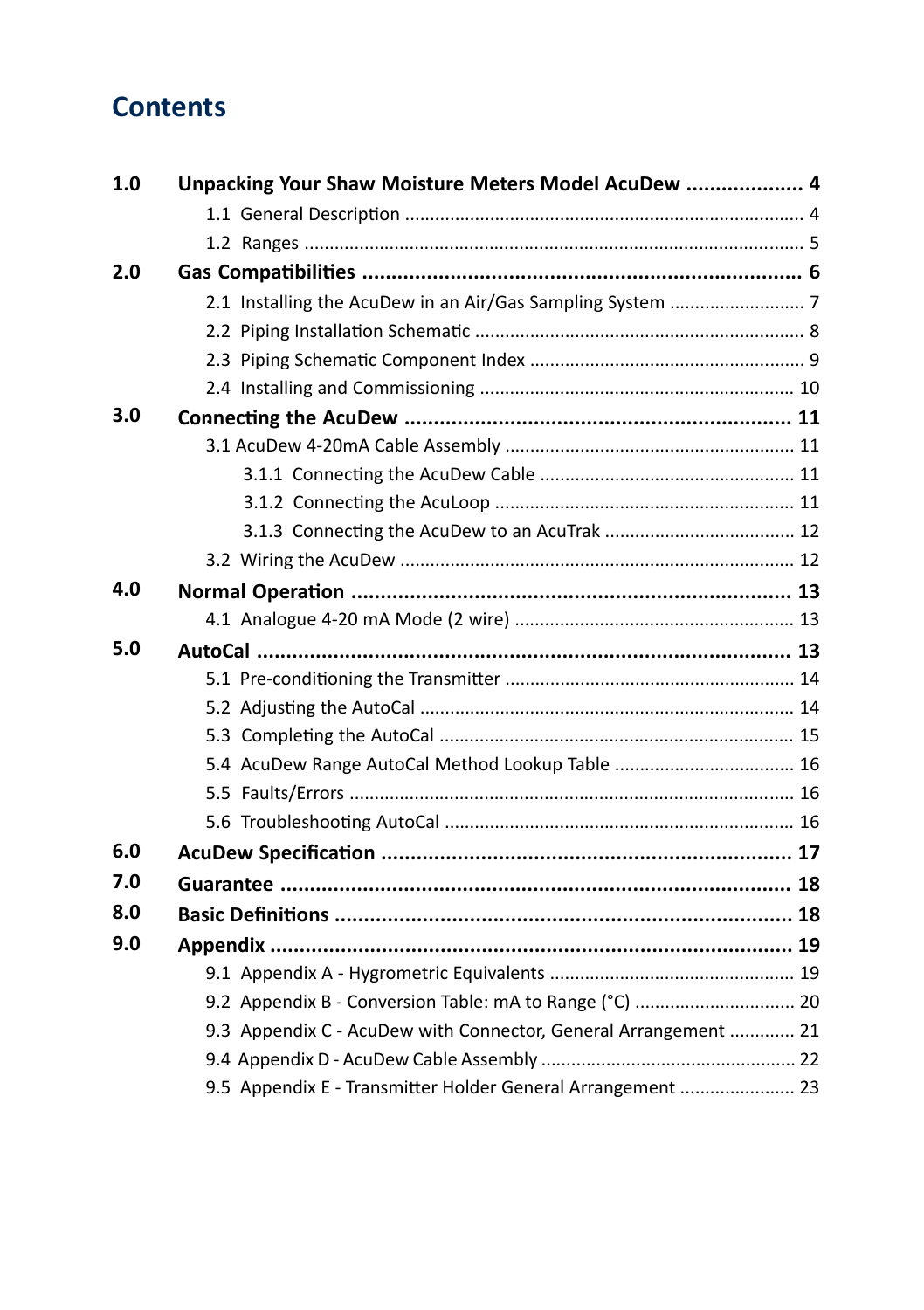# <span id="page-3-0"></span>**1.0 Unpacking Your Shaw Moisture Meters AcuDew**

Please examine the AcuDew package for any damage or mishandling. If any damage is evident please notify the carrier and the Shaw Moisture Meters representative from where this unit was purchased.

You should have received (if ordered):

- 1 AcuDew 4-20 mA dewpoint transmitter
- 1 connecting cable of the length specified on your order or two metres as standard
- 1 instruction manual
- 1 pressure dewpoint circular calculator
- 1 small screwdriver

#### **If anything is missing please contact your distributor immediately.**

### **1.1 General Description**

The Shaw Moisture Meters Model AcuDew is a 2-wire 4-20 mA loop powered transmitter, used for continuous measurement of moisture in a process gas or compressed air. The Model AcuDew transmitter can be factory configured to output a 4-20 mA linear signal for any of the following moisture units: - °C or °F dewpoint, ppm(v), ppb(v), g/m3 and lb/MMSCF.

The ultra high capacitance SHAW sensing element is long lasting and offers excellent sensitivity, repeatability and response speed. Each unit is calibrated, traceable to International Humidity Standards and supplied with a Certificate of Calibration guaranteeing accuracy to  $\pm$  2 °C dewpoint.

The transmitter also incorporates an Automatic Calibration (AutoCal) feature, which allows the user to carry out field calibration/span check. The AutoCal feature is operated by means of a small potentiometer built into the transmitter body. To avoid accidental corruption, the potentiometer is covered by a weatherproof seal in normal use.

It is recommended that the AcuDew is calibrated at regular intervals to maintain accuracy. Annual laboratory calibration is recommended.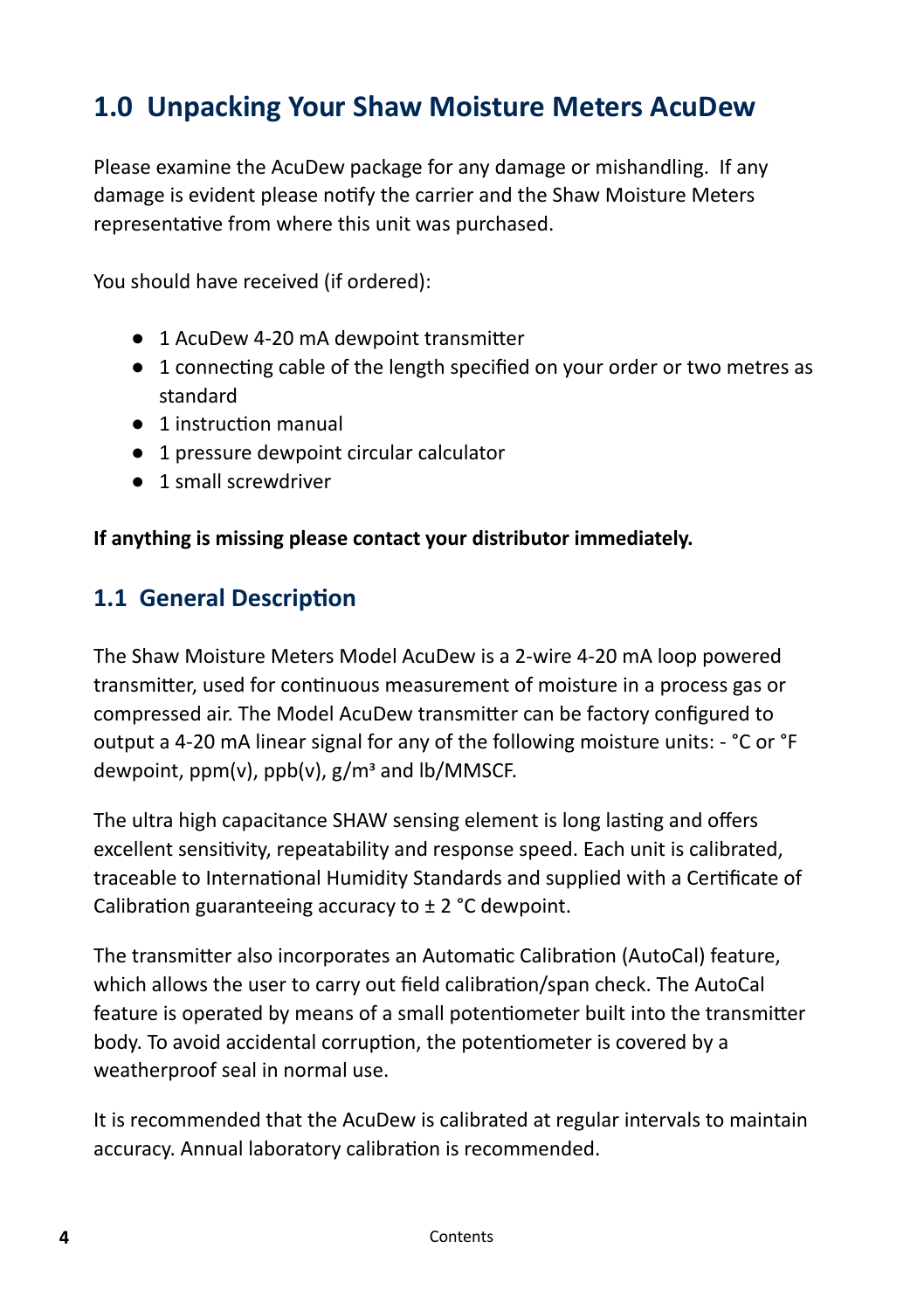<span id="page-4-0"></span>The RISC microprocessor circuitry of the Model AcuDew transmitter allows high resolution with advanced self-diagnostics for fault conditions. It also enables periodic recalibration of the dewpoint sensor, storing calibration data within the fully self-contained unit. Loop powered, by a 7 to 28V DC source, the Model AcuDew transmitter will provide the user with a linear 4-20 mA signal over the chosen range.

The mechanics of the Model AcuDew transmitter have been designed to cope with extreme environmental conditions. The rugged stainless steel construction offers protection to IP66 (NEMA 4X), with the transmitter electrical connections made via secure industrial type connector (M12 5 pin cable connector).

The AcuDew transmitter can withstand 35000kPa (350bar) maximum pressure and by employing low resistance cable, the transmitter can be located at significant distances, in excess of 1000 metres from the data collection point.

Designed with the operator in mind, for reliable and accurate measurements, the Model AcuDew is extremely easy to install and operate, requiring little or no maintenance.

### **1.2 Ranges**

| ZD:         | -100 °C to +20 °C (-148 °F to +68 °F) dewpoint |                                    |                     |
|-------------|------------------------------------------------|------------------------------------|---------------------|
| HD:         | -65 °C to +20 °C (-85 °F to +68 °F) dewpoint   |                                    |                     |
| P (Purple): | -100 °C to 0 °C (-148 °F to +32 °F) dewpoint   |                                    | $0 - 6,000$ ppm(v)  |
| S (Silver): | -100 °C to -20 °C (-148 °F to -4 °F) dewpoint  |                                    | $0 - 1,000$ ppm(v)  |
| G (Grey):   | -80 °C to 0 °C (-112 °F to +32 °F) dewpoint    |                                    | $0 - 6,000$ ppm(v)  |
| $R$ (Red):  | -80 °C to -20 °C (-112 °F to +4 °F) dewpoint   | $0 - 1,000$ ppm(v)                 |                     |
| B (Blue):   | -80 °C to +20 °C (-112 °F to +68 °F) dewpoint  |                                    | $0 - 23,000$ ppm(v) |
| MP:         | $0.1$ to 100.0 ppm(v)                          | 0.1 ppm resolution                 |                     |
| LP:         | $0.01$ to 10.00 ppm(v)                         | 0.01 ppm resolution                |                     |
| GH:         | 0.01 to 10.00 $g/m^3$                          | $0.01$ g/m <sup>3</sup> resolution |                     |
| LB:         | 0.1 to 100.0 lb/MMSCF                          | 0.1 lb/MMSCF resolution            |                     |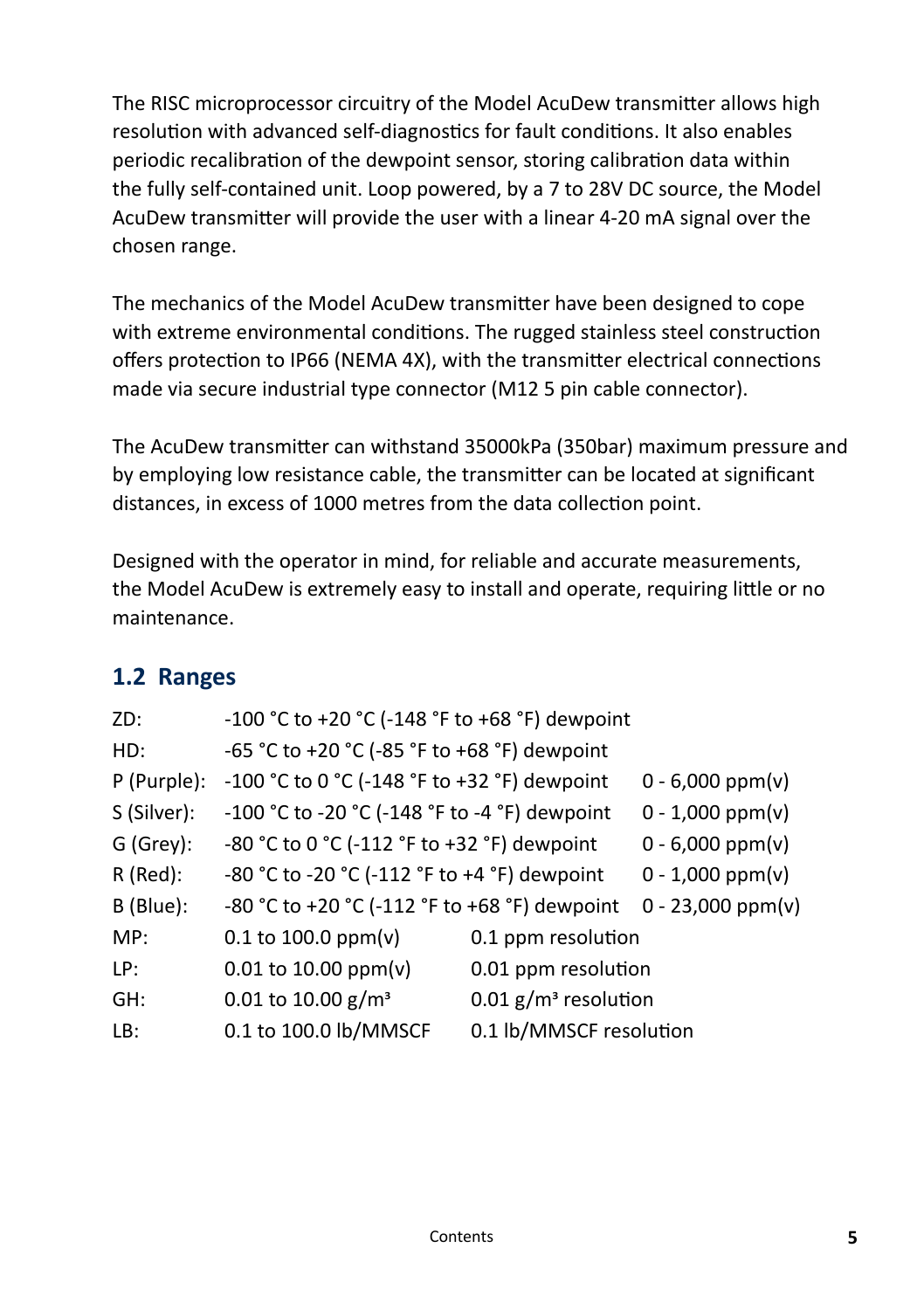# <span id="page-5-0"></span>**2.0 Gas Compatibilities**

The Model AcuDew sensing elements are Al, O<sub>2</sub> and therefore suitable for many different industrial and research applications.

Most gases can be checked for their moisture content with no need for the calibration to be altered when changing between different gases, as the sensor operates only with reference to the water vapour content. However, some gases must be avoided, as they are not compatible with the material used in the construction of the sensor. Ammonia (NH<sub>3</sub>) and Chlorine (CI<sub>2</sub>) must be avoided at all times, even in small quantities. Hydrogen Chloride (HCl) also attacks the sensors very quickly. Some, less aggressive, acidic gases, such as Sulphur Dioxide  $(SO<sub>2</sub>)$ , can be monitored, as long as the moisture content is low, generally less than  $100$  ppm(v).

#### **If in doubt, please ask your supplier.**

Sulfur hexafluoride ( $SF_6$ ) has no effect on the sensor. If the gas has been exposed to arcing, however, it is possible that various acidic species will have been formed that will corrode the sensor. When testing  $SF<sub>6</sub>$  that may have been arced, therefore, an acidity test should be carried out first; if the gas proves to be acidic then the moisture test should not be carried out.

It is strongly recommended that the sample should not contain particulate matter, oil or other heavy hydrocarbon condensate. If these components contaminate the sample system and/or the measuring sensor, the system response time will be lengthened, although the sensor calibration will not be effected.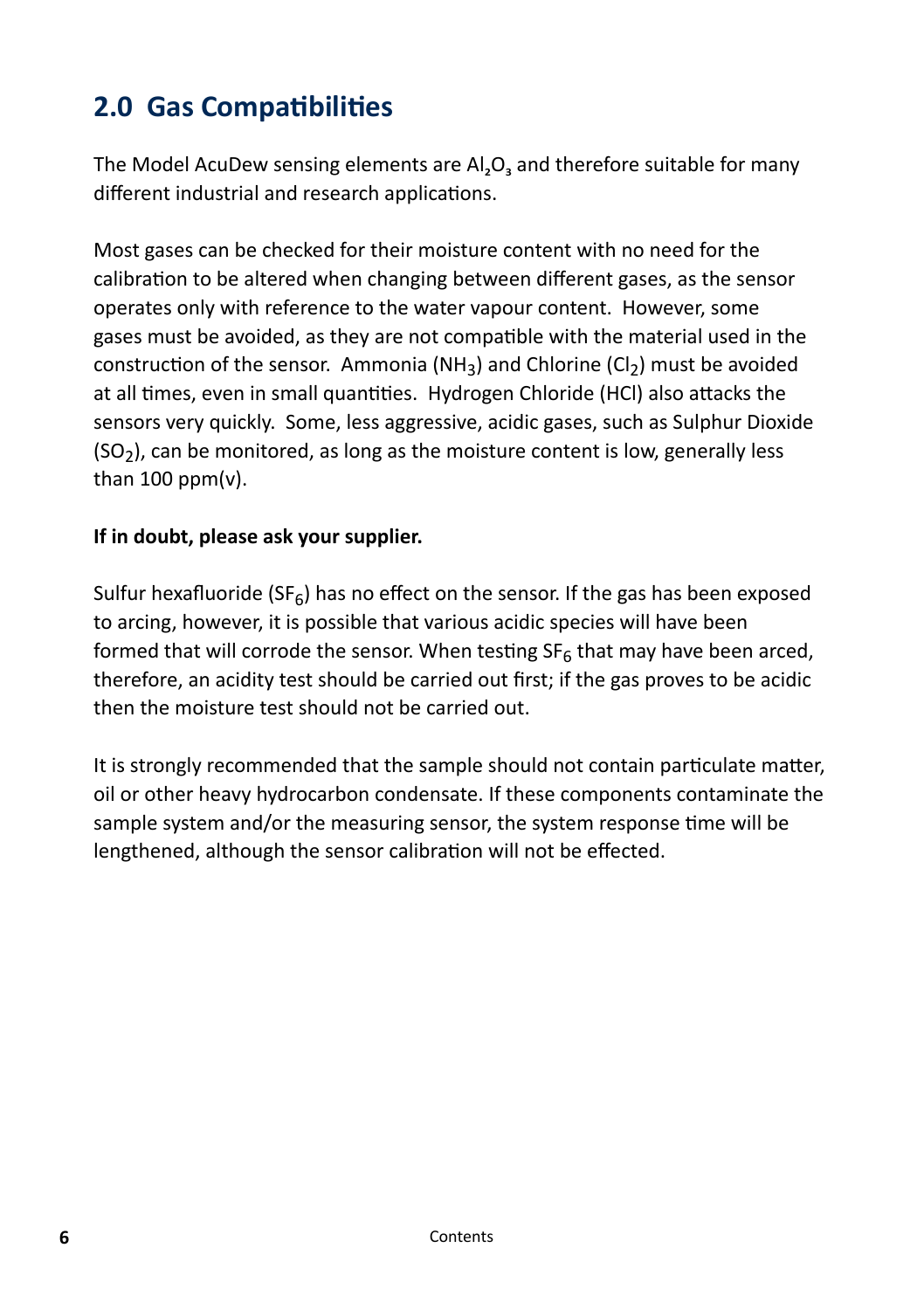# <span id="page-6-0"></span>**2.1 Installing the AcuDew in an Air/Gas Sampling System**

The piping installation schematic diagram shows all components, which could be used in a gas measurement application. Not all items shown will be required for every installation.

The flow rate, although not critical, should be low enough to avoid abrasion to the sensor surface without being so low as to extend the system response time to an unacceptable level. In general, a flow rate of between two and three litres/min at normal temperature and pressure, will give the right balance.

The sensor is a variable capacitor, which is directly affected by changes in partial pressure of water vapour. These changes are proportional to the dewpoint/frost point temperature.

The measuring transmitter can be installed directly into the process line but this does create problems with access for maintenance and calibration. It is for these reasons that we recommend that the transmitter be installed in a bypass, fast loop or total loss sample system where the transmitter is accessible without interrupting the main process flow line.

The AcuDew transmitter is suitable for use with:

- Model AcuTrak inline hygrometer
- Model AcuVu single channel dewpoint hygrometer •
- Model AcuLoop, a self-contained, 4-20 mA loop powered plug in dewpoint display module
- SU4 sample system

The following accessories are also available for the AcuDew transmitter:

Sensor Holder for installation of the AcuDew into a process line or sample system •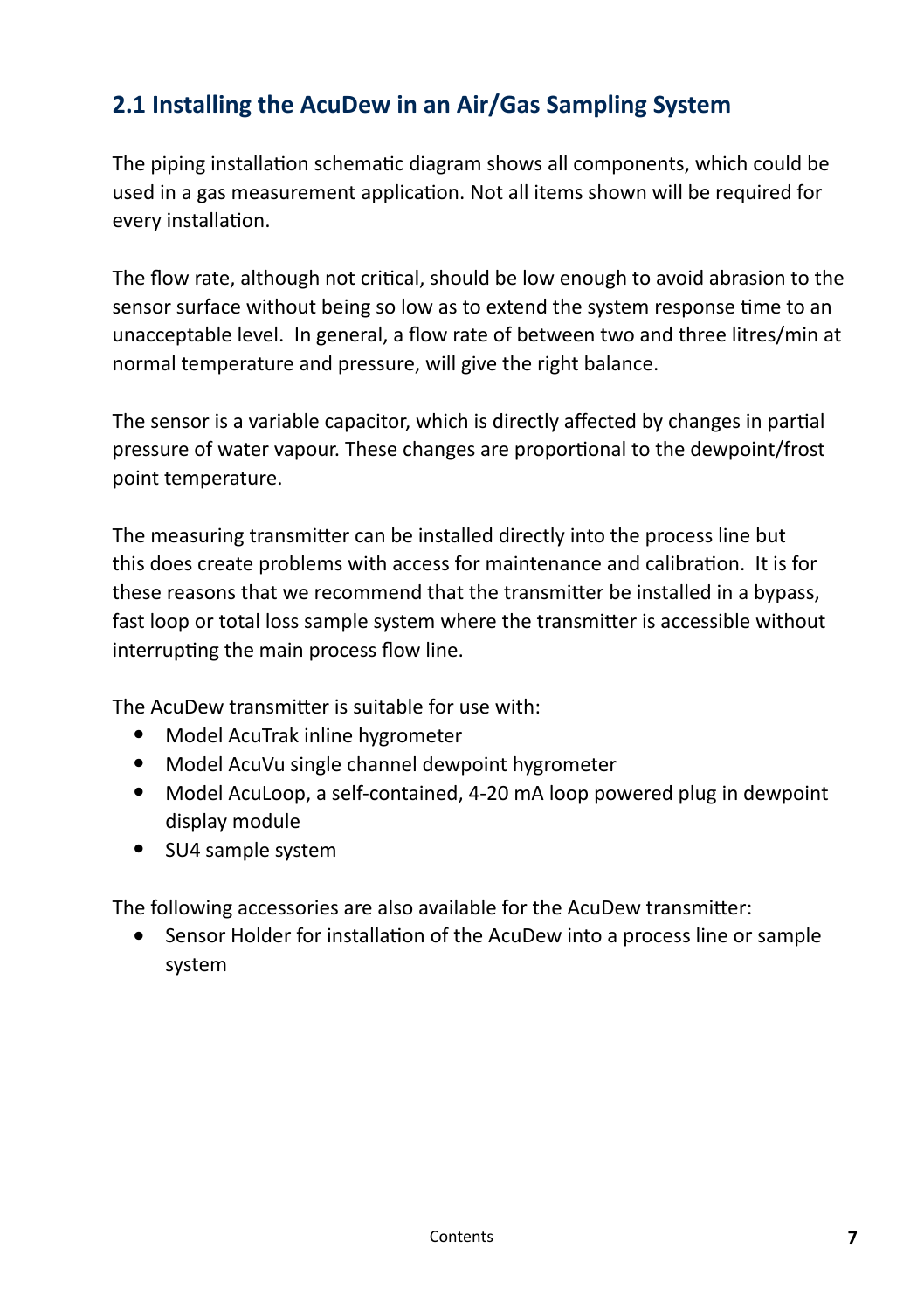#### <span id="page-7-0"></span>**2.2 Piping Installation Schematic**

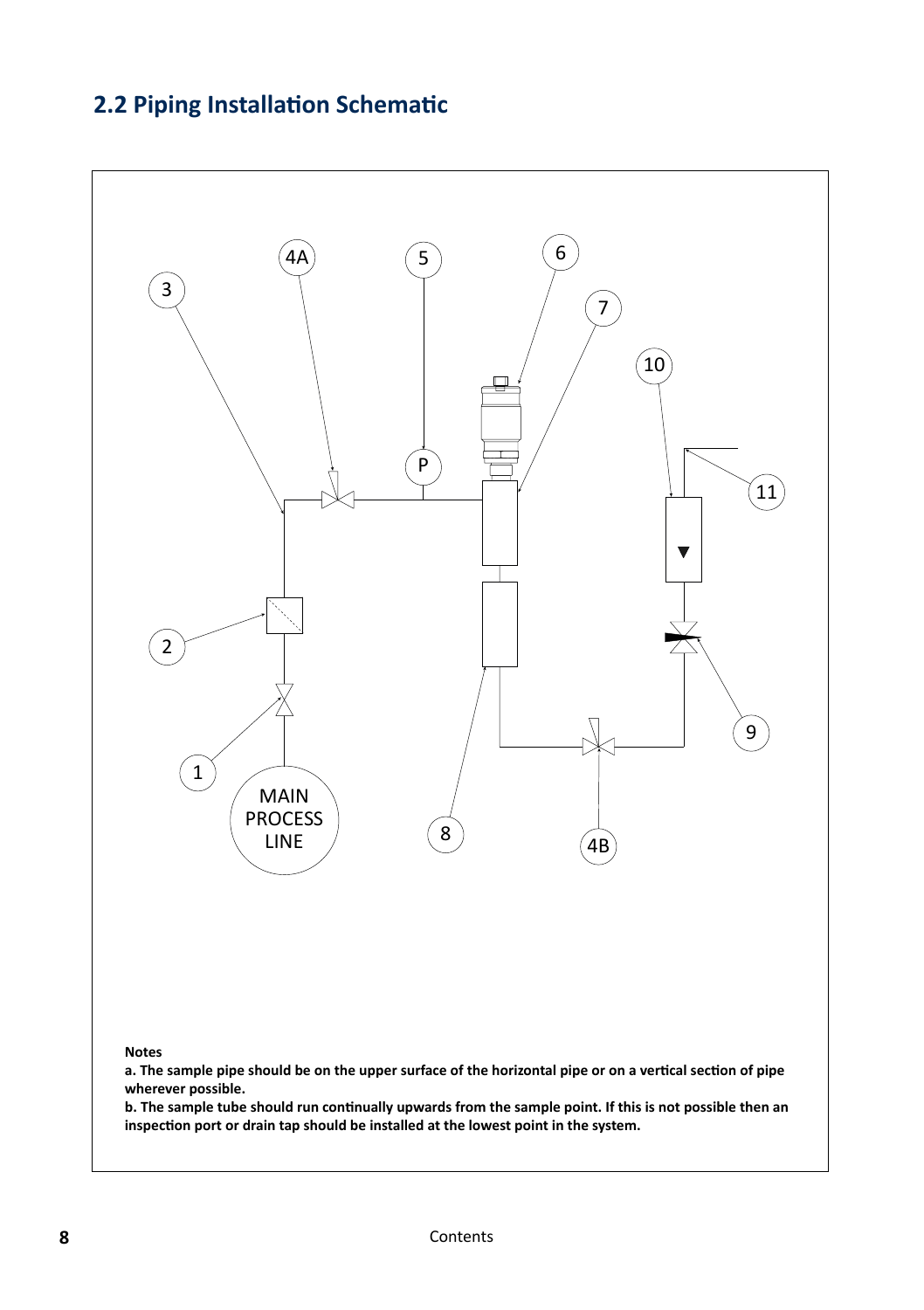### <span id="page-8-0"></span>**2.3 Piping Schematic Component Index**

- **Sample Isolation Valve** This is a recommended item as it allows access to the sample system without interrupting the main process line. 1.
- **Filter Unit** A filter unit is recommended when the samples are likely to contain particulate matter. If the air/gas sample contains heavy hydrocarbon condensate, the filter must be of the coalescing type with a drain. The filter unit should be positioned as close to the sample point as practical.  $2<sub>1</sub>$
- **Sample Tube** This should be stainless steel for dry air or gas applications but copper or carbon steel can be used where wetter gases are to be measured. If any section of the sample tube must be flexible then PTFE should be used. In most cases, 3 mm OD (1/8") is sufficient as it provides good system response time within minimum flow. 6 mm OD  $\frac{1}{4}$  tube can be used where pressure drops across the 3 mm tube are too high. 3.
- **Pressure Reduction Valve or Pressure Regulator** If the sample is to be measured at atmospheric pressure then the valve 4A should be fitted and 4B omitted from the system. If the sample is to be measured, at full line pressure and the exhaust vented to atmosphere, then valve 4B should be fitted and 4A omitted from the system. If measurements are to be taken at full line pressure and the sample is to be returned to a part of the main line or a vent, which is at a pressure higher than atmospheric, and the input to that line needs a controlled pressure then both 4A and 4B will be required. 4.
- **Sample Pressure Gauge** This is not a critical part of the moisture measurement but may be required if dew point/ frost point measurements are to be made at higher than atmospheric pressure. 5.
- **Measuring Transmitter**, see ["Appendix C AcuDew with Connector, General](#page-20-0)  [Arrangement"](#page-20-0). 6.
- **Transmitter Holder**, see ["Appendix E Transmitter Holder General](#page-22-0)  [Arrangement"](#page-22-0). 7.
- **Desiccant Chamber** This item is required when the sampling is to be intermittent. When installed, it prevents the ingress of wet air to the sample system while the sample is not flowing, improving the response time. 8.
- **Flow Control Valve** This can be a separate item or combined with the flow indicator. 9.
- **Flow Indicator** The recommended sample flow is 2-5 litres/min. 10.
- **Sample Exhaust**  The exhaust can be vented to atmosphere or returned to the process line as discussed above. 11.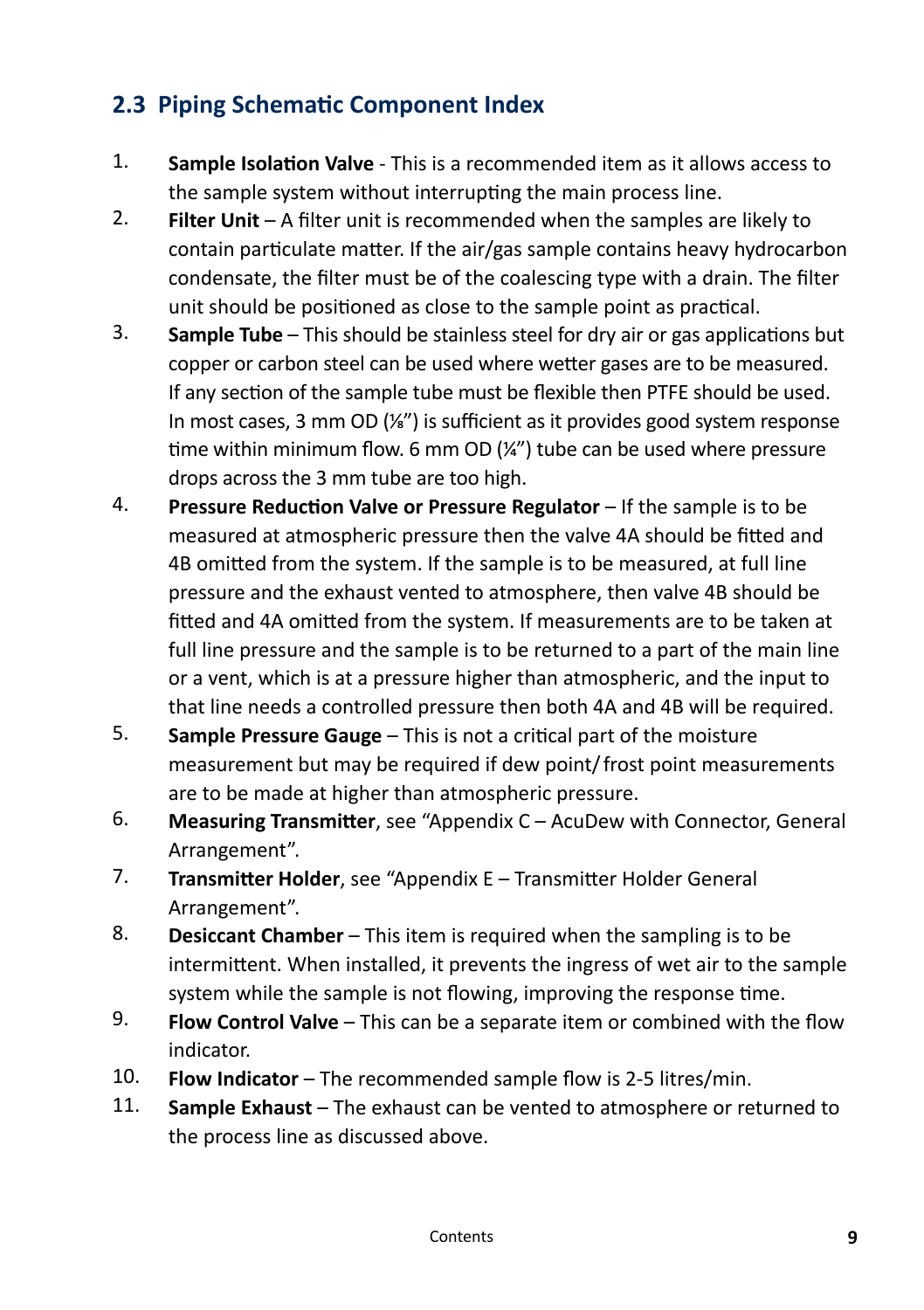# <span id="page-9-0"></span>**2.4 Installing and Commissioning**

The AcuDew dewpoint transmitter can be installed in three general ways:

- 1. Directly in to the process line.
- As part of a sample conditioning system using a Shaw Moisture Meters 2. sensor holder.
- Using the AcuLoop display module. 3.

Before installing the dewpoint transmitter, it is advisable to carry out an initial purge routine of the sample loop in order to remove the possibility of sensor damage on start-up.

Refer to the sample system schematic in [section 2.2.](#page-7-0) Open the inlet isolation valve slowly, until a small flow of air/gas at atmospheric pressure flows through the inlet pipe work to the transmitter holder and exhausts through the sensor entry port of the transmitter holder.

Allow this purge to continue for approximately 15-20 minutes to remove any residual moisture from the sample pipe work and components.

Close the inlet isolation valve and install the transmitter into the transmitter holder. Locate and secure the M12 5 pin cable connector positioned on the transmitter. Align the keyed groove in the connector with the keyed notch in the AcuDew. Push inwards and screw the locking ring clockwise in order to affect a weatherproof seal.

#### **NOTE: The M12 connector is a single direction keyed groove.**

Slowly open the inlet valve again and by opening all valves after the transmitter holder, allow a low pressure purge through the whole sample system.

Set the required pressures and flows within the sample loop.

This completes the installation and commissioning but on initial start-up, it could take several hours for the system to reach equilibrium.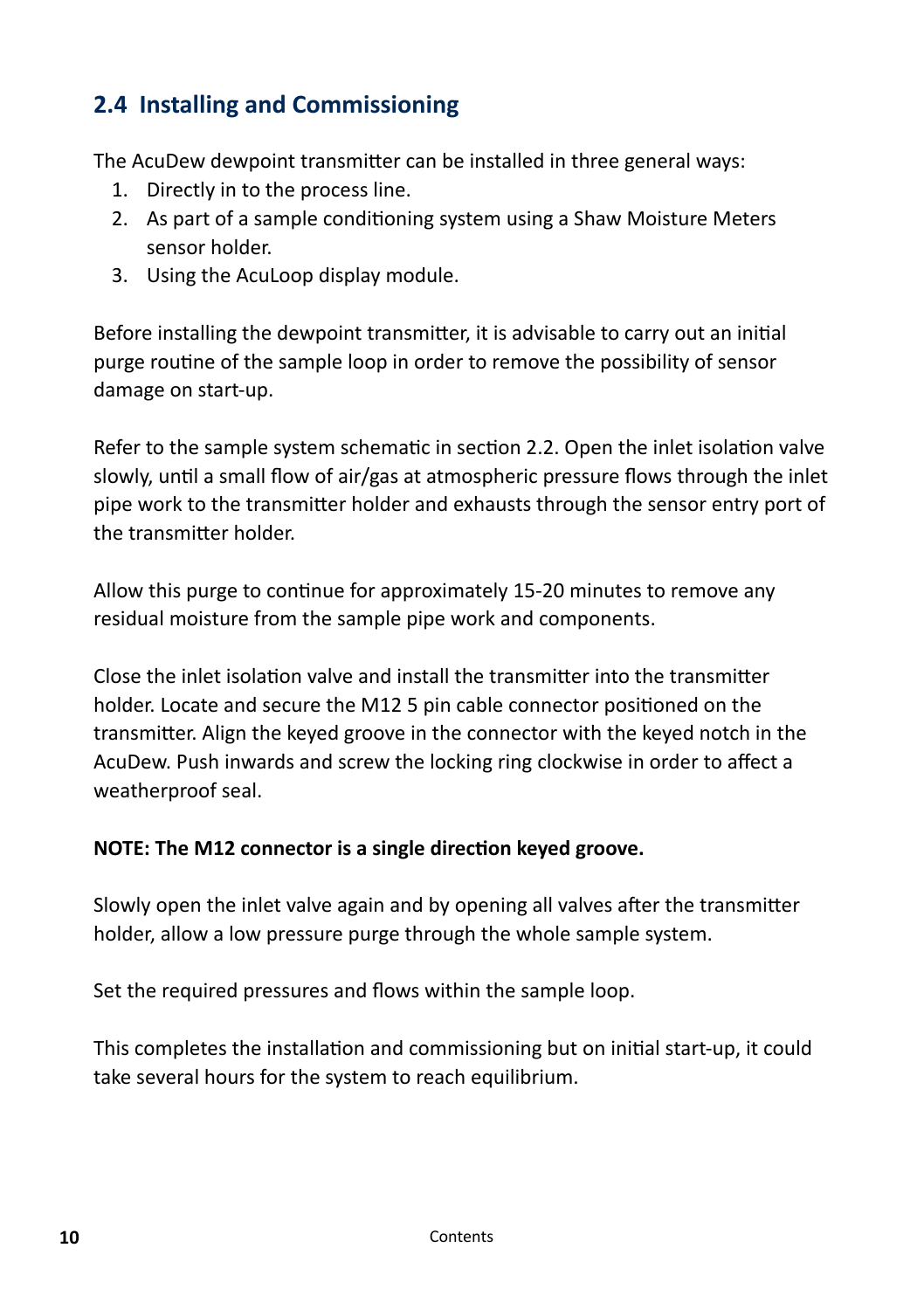# <span id="page-10-0"></span>**3.0 Connecting the AcuDew**

#### **Connector Pins**



# **3.1 AcuDew 4 - 20 mA Cable Assembly**

The cable assembly consists of a M12 5 pin cable connector used in conjunction with a 2 core 7/0.2 mm cable. Details of wiring can be found in [Appendix D.](#page-21-0)

#### *3.1.1 Connecting the AcuDew Cable*

Align the keyed groove in the connector with the keyed notch in the AcuDew, push inwards and screw the locking ring clockwise finger tight.

#### *3.1.2 Connecting the AcuLoop*

To connect the AcuLoop display to the AcuDew:

- 1. Disconnect the connector from the AcuDew by turning the locking ring counter-clockwise.
- 2. Screw this connector on to the back connection of the AcuLoop display.
- 3. Align the keyed notch and keyed groove.
- 4. Gently push the AcuLoop display on to the AcuDew turning the locking ring clockwise to secure.

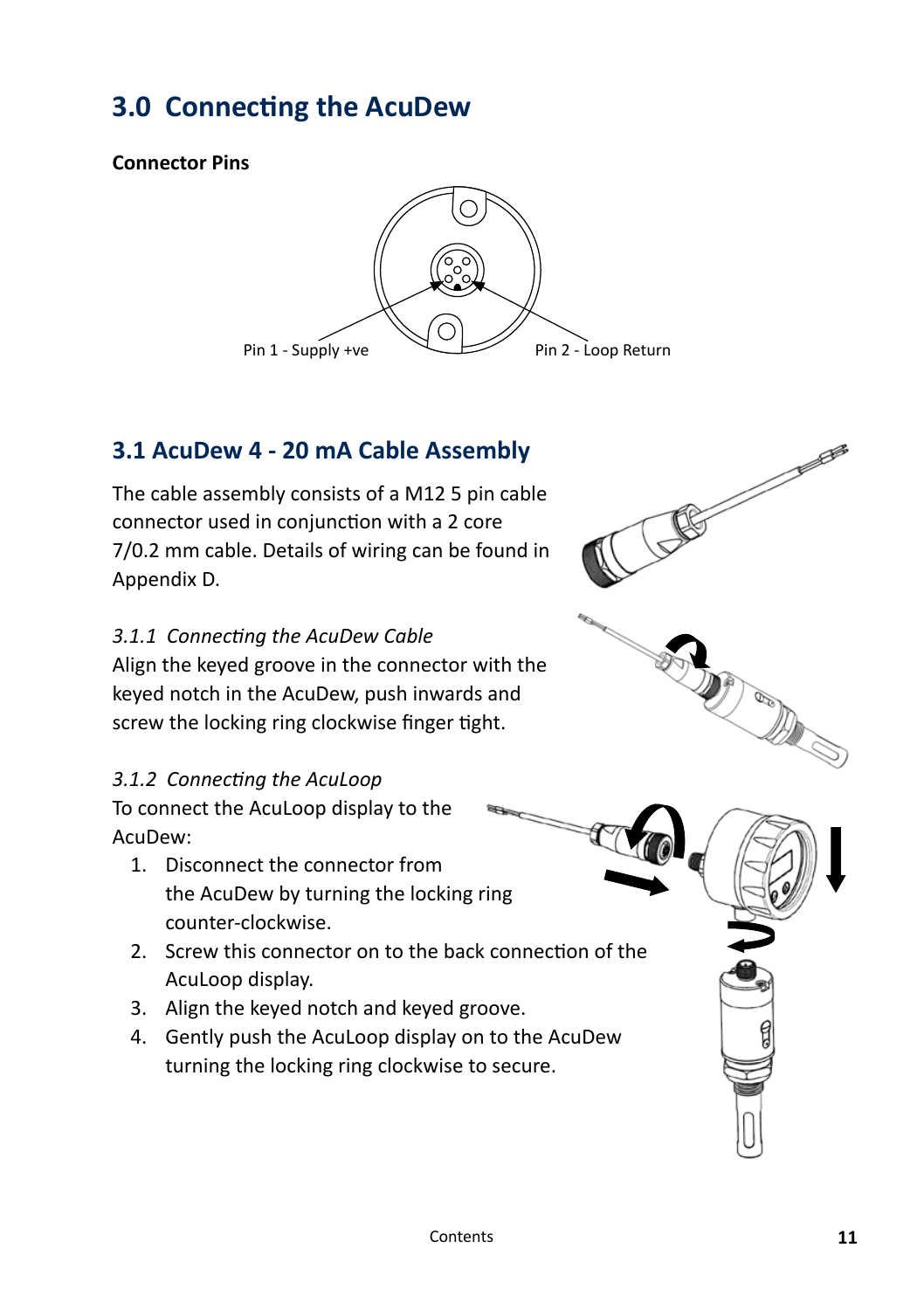<span id="page-11-0"></span>

#### **3.2 Wiring the AcuDew**

The AcuDew is a 2-wire, 4-20 mA transmitter. Typical electrical connection to generate a voltage output is shown below.

**Note**: the maximum value for Rs in this circuit can be calculated by the formula:



#### **Rs max = [40 x (Vs – 7)]Ω**

If the wiring resistance is expected to be more than a few percent of the value of Rs, then this resistance must be taken away from the answer to get the maximum usable value of Rs.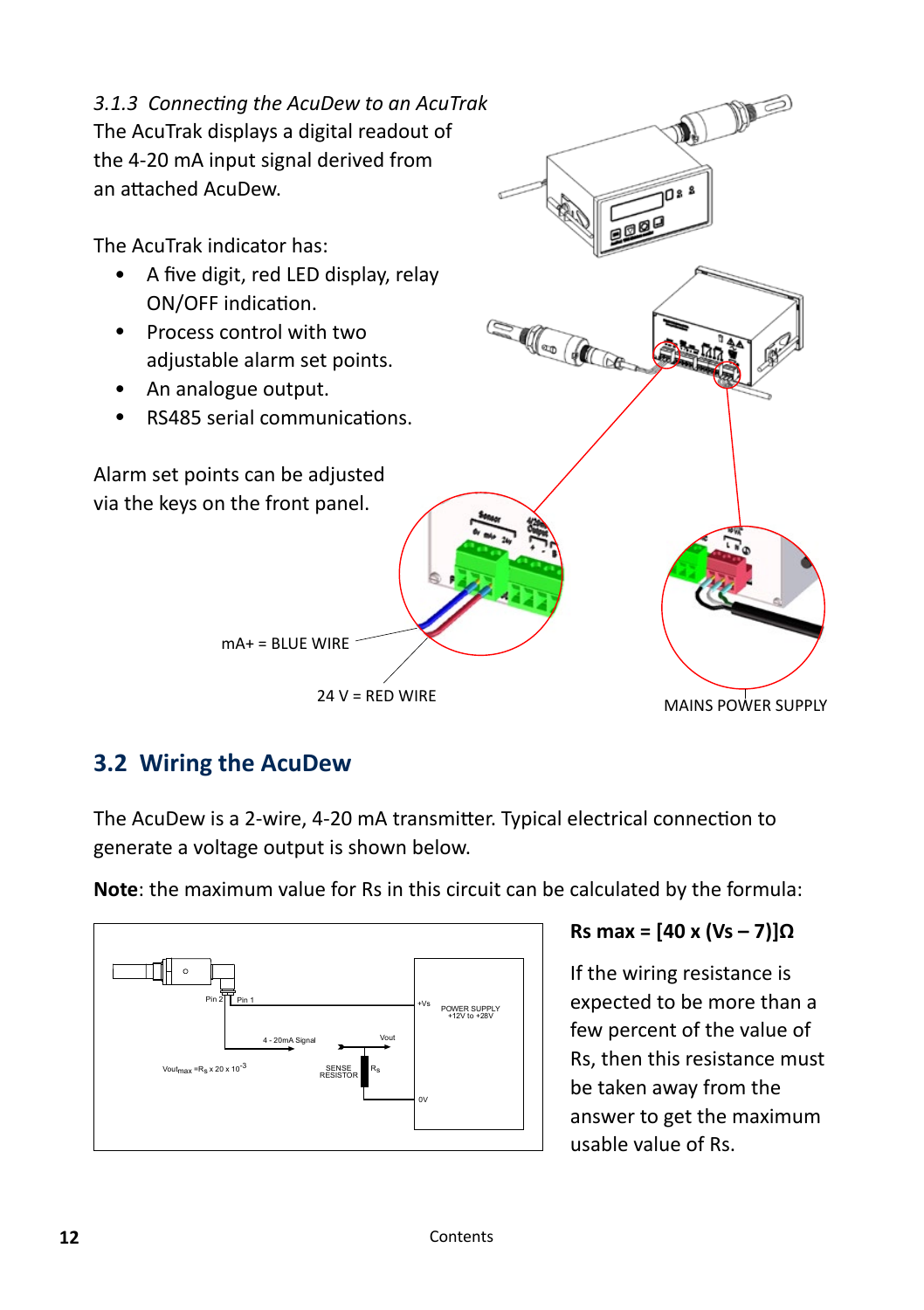# <span id="page-12-0"></span>**4.0 Normal Operation**

# **4.1 Analogue 4-20 mA Mode (2-wire)**

In normal operation, the transmitter will produce a 4-20 mA signal, which is proportional to the level of moisture in the gas being monitored. The moisture reading is sampled and updated once per second. The AcuDew has 3,020 distinct steps over the 4-20 mA range corresponding to a resolution of 0.005 mA.



# **5.0 AutoCal**

AutoCal allows the user to ensure accuracy to the laboratory calibration by checking the span of the transmitter and correcting for any deviation. It should be operated periodically, every two to three months or can be used to verify operation of the AcuDew transmitter if confirmation of an unexpected result is required.

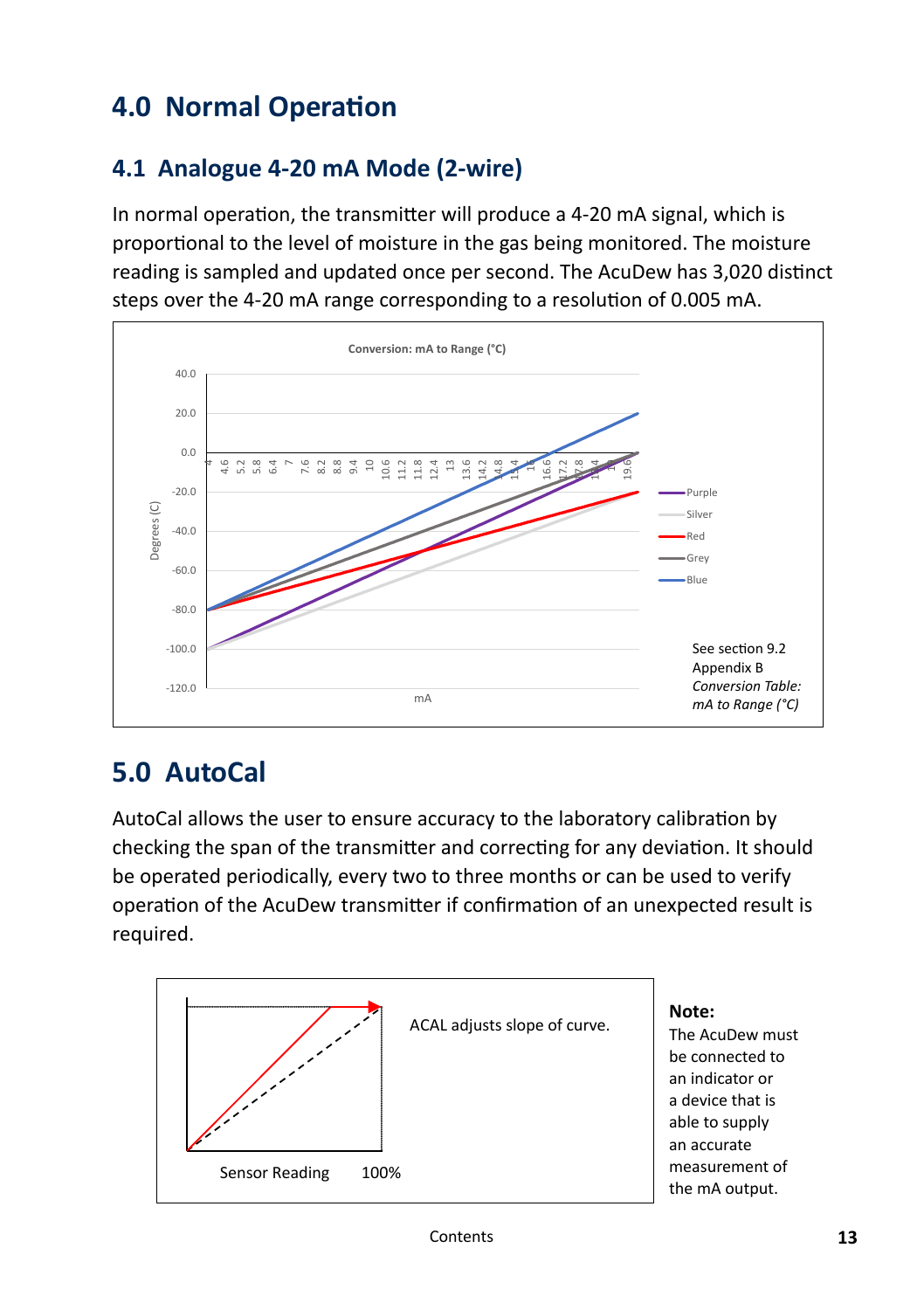## <span id="page-13-0"></span>**5.1 Pre-conditioning the Transmitter**

To perform AutoCal, the transmitter needs to be removed from the process gas at which point the display/indicator will read the ambient dewpoint or full scale (if the ambient dewpoint level is above the range of the AcuDew). Expose the transmitter to the known AutoCal moisture level and allow the transmitter to attain equilibrium.

(*For technical questions and advice on the time taken to attain equilibrium contact your AcuDew supplier*.)

Method 1: Expose to a known moisture level (Applicable to all versions of AcuDew transmitters.)

If a known gas is available within the range of the transmitter, then the AcuDew can be autocaled against this value.

Method 2: Saturating method (Only applicable to 0 °C (+32 °F) and -20 °C (-4 °F) top end range AcuDew transmitters.)

When the AcuDew sensing element is exposed to dewpoint levels above the top end range of the transmitter, the sensor will saturate and the transmitter can be autocaled to 0 °C or -20 °C. For both 0 °C and -20 °C transmitters, ambient dewpoint is usually adequate to saturate the sensor.

Method 3: Set against ambient moisture level (Only applicable to +20 °C (+68 °F) top end range AcuDew transmitters.)

When the ambient dewpoint is known, then the AcuDew can be autocaled to the ambient value.

### **5.2 Adjusting the AutoCal**

#### **WARNING**

**Do NOT** power down while the AutoCal is active as this can lead to corruption of the AcuDew's memory.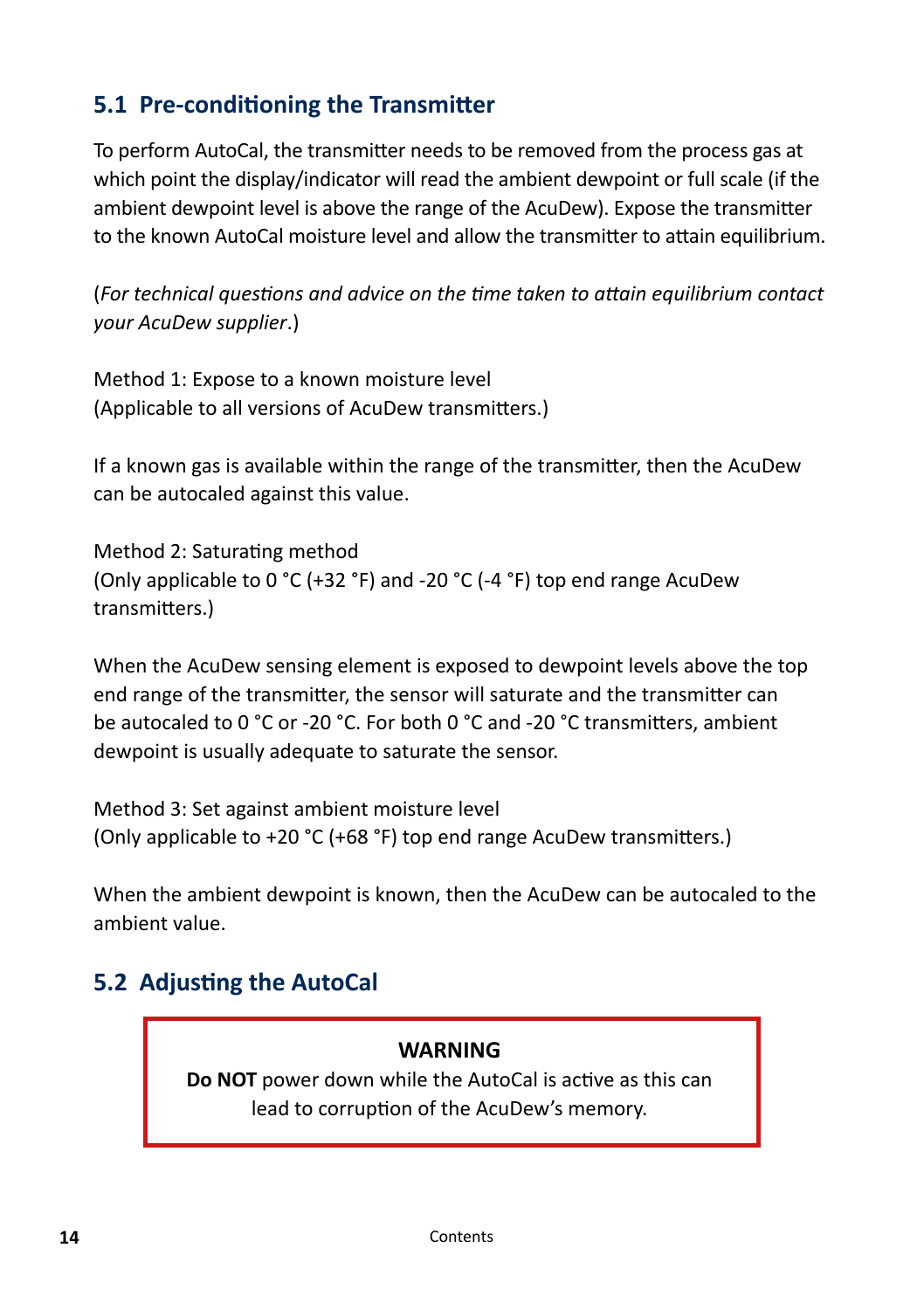<span id="page-14-0"></span>The AcuDew is supplied with an adjustable potentiometer to perform AutoCal, which allows the calibration span of the transmitter to be adjusted. This potentiometer is located under the weatherproof guard and can be accessed by undoing the large silver coloured screw on the side of the transmitter body. The AutoCal is adjusted by turning the potentiometer with the small screwdriver supplied.

Once the transmitter has been pre-conditioned the potentiometer can be adjusted. **ONLY ADJUST THE POTENTIOMETER IF THE SENSOR IS PROPERLY PRE-CONDITIONED. FAILURE TO COMPLY WILL CORRUPT THE TRANSMITTERS CALIBRATION.** 

**Note: The AcuDew must be connected to its normal indicator so that readings can be taken or where no indicator is employed, an accurate measurement of the mA output must be taken.**

Use the potentiometer to move the reading up or down so that the desired dewpoint is displayed.

**Method 1:** Adjust the AcuDew reading until the indicator reads the known moisture level.

**Method 2:** Adjust the AcuDew reading until the indicator reads 0 °C or –20 °C whichever is applicable to the AcuDew being autocaled.

**Method 3:** Adjust the AcuDew reading until the indicator reads the known ambient moisture reading.

# **5.3 Completing the AutoCal**

Once the desired value is reached and the AutoCal process complete, remove the screwdriver from the potentiometer and replace and fasten the weatherproof guard using the large silver coloured screw.

The AcuDew will now output the corrected dewpoint and can be reinserted into the process.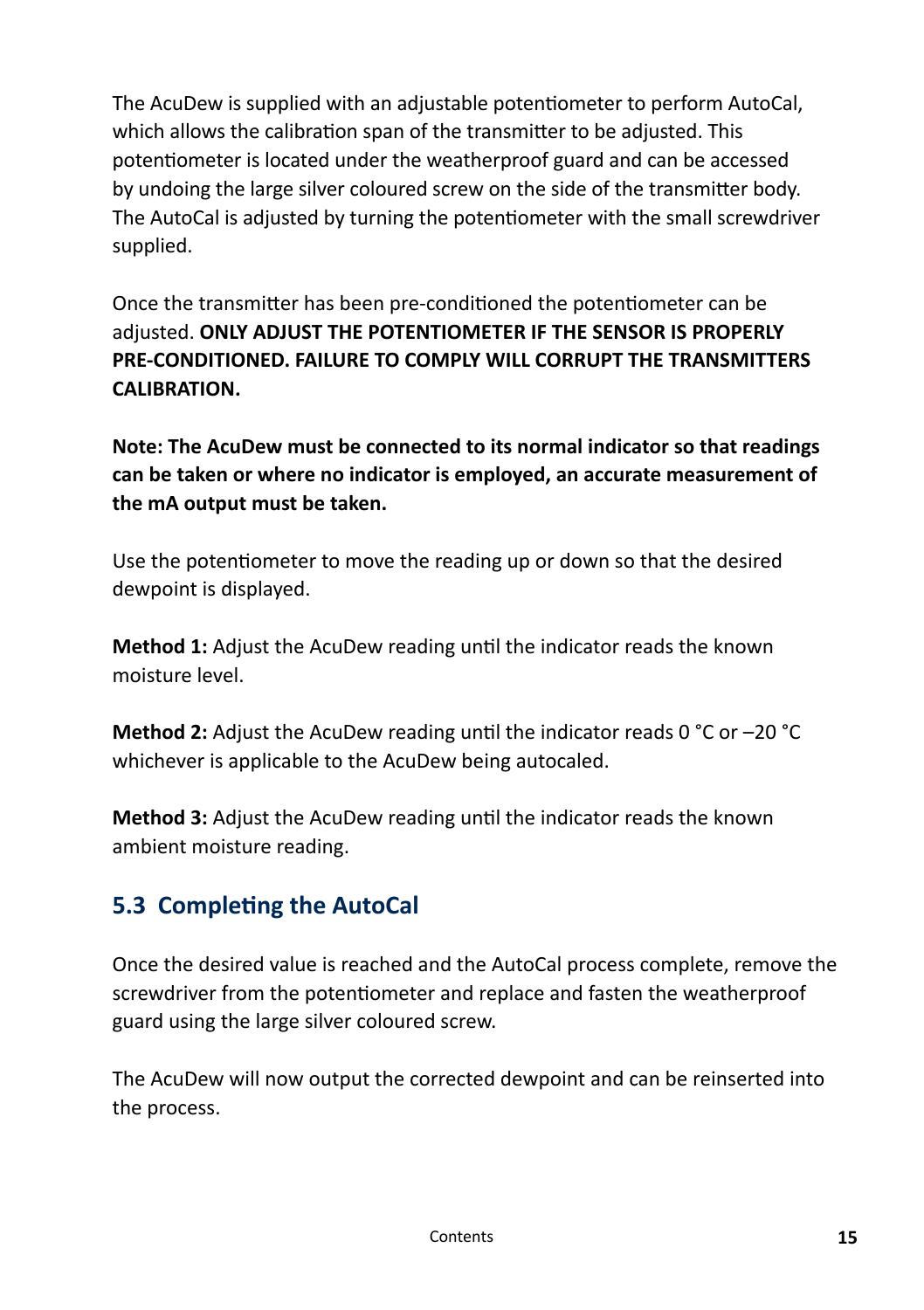## <span id="page-15-0"></span>**5.4 AcuDew Range AutoCal Method Lookup Table**

Use the table below to decide which AutoCal methods are appropriate for your AcuDew transmitter.

|                              | Range                         |                    | <b>Methods Appropriate</b> |
|------------------------------|-------------------------------|--------------------|----------------------------|
| -80 °C to -20 °C             | $-112$ °F to -4 °F            |                    | 1&2                        |
| -110 °C to -20 °C            | -166 °F to -4 °F              |                    | 1&2                        |
| $-120 °C$ to $-20 °C$        | $-184$ °F to $-4$ °F          |                    | 1&2                        |
| $-65 °C$ to 0 $°C$           | $-85$ °F to $+32$ °F          |                    | 1&2                        |
| -80 °C to 0 °C               | $-112$ °F to $+32$ °F         |                    | 1&2                        |
| $-100 °C$ to 0 $°C$          | $-148$ °F to $+32$ °F         |                    | 1&2                        |
| $-65 °C$ to $+20 °C$         | $-85$ °F to $+68$ °F          |                    | 1&3                        |
| $-100$ °C to +20 °C          | $-148$ °F to +68 °F           |                    | 1&3                        |
| $-120 °C$ to $+20 °C$        | $-184$ °F to +68 °F           |                    | 1&3                        |
| $1 - 1000$ ppm(v)            | $0.1 - 100$ ppm(v)            | $0.01 - 10$ ppm(v) | 1                          |
| $1 - 1000$ ppb(v)            |                               |                    | 1                          |
| $0.01 - 10$ g/m <sup>3</sup> | $0.001$ to 1 g/m <sup>3</sup> |                    | 1                          |
| 0.1 - 10 lb/MMSCF            | $0.1 - 25$ lb/MMSCF           | 0.1 - 50 lb/MMSCF  | 1                          |

### **5.5 Faults/Errors**

- If the sensor is short-circuited, the transmitter will produce a constant 20.75 mA output.
- If the sensor is open-circuited, the transmitter will produce a constant 20.50 mA output.

### **5.6 Troubleshooting AutoCal**

| <b>FAULT</b>                                                                                                                                                              | <b>ACTION</b>                                                                                                        |
|---------------------------------------------------------------------------------------------------------------------------------------------------------------------------|----------------------------------------------------------------------------------------------------------------------|
| AcuDew fails to perform an ambient<br>AutoCal. It is possible that the<br>potentiometer has entered into the<br>dead band.                                                | Power down the AcuDew, turn<br>the potentiometer two turns<br>clockwise. Then power up and<br>perform AutoCal again. |
| The AcuDew cannot achieve the<br>desired moisture level when<br>performing a "known moisture level".<br>The dew/frost point required is<br>outside the set AcuDew limits. | The AcuDew is no longer<br>within calibration and should<br>be returned to Shaw Moisture<br>Meters for calibration.  |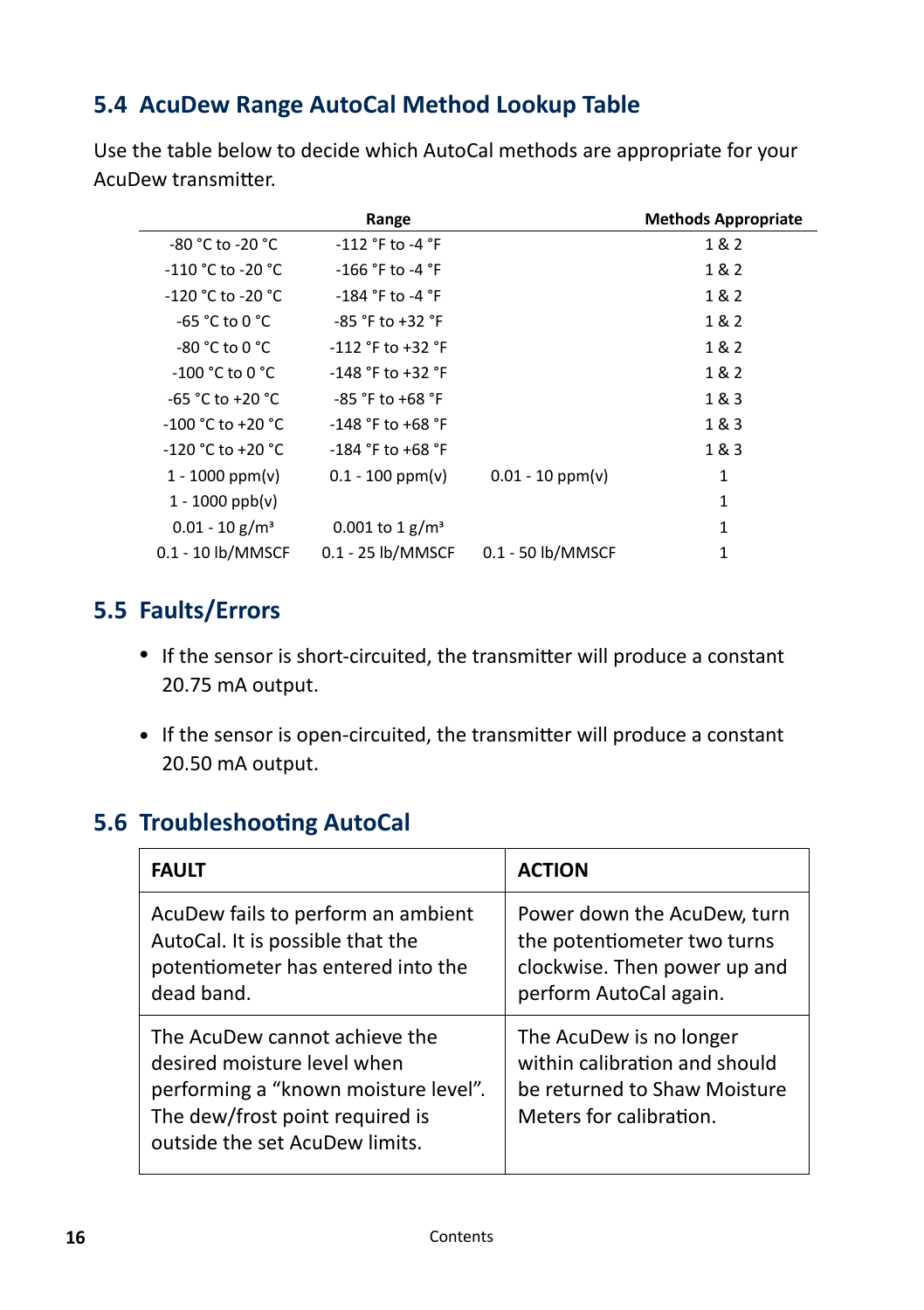# <span id="page-16-0"></span>**6.0 AcuDew Specification**

| <b>Sensing Element:</b>               | Shaw Ultra High Capacitance - Aluminium Oxide Sensor                      |                                                                                                                            |                                                             |                    |  |  |  |  |
|---------------------------------------|---------------------------------------------------------------------------|----------------------------------------------------------------------------------------------------------------------------|-------------------------------------------------------------|--------------------|--|--|--|--|
| Display:                              | Compatible with the 4-20 mA loop powered indicator                        |                                                                                                                            |                                                             |                    |  |  |  |  |
| Ranges:                               |                                                                           | Dewpoint = $0.1 \degree C$ / 0.2 $\degree F$ resolution                                                                    |                                                             |                    |  |  |  |  |
|                                       | ZD:                                                                       | -100 °C to +20 °C (-148 °F to +68 °F) dewpoint                                                                             |                                                             |                    |  |  |  |  |
|                                       | HD:                                                                       | -65 °C to +20 °C (-85 °F to +68 °F) dewpoint                                                                               |                                                             |                    |  |  |  |  |
|                                       | P (Purple):                                                               | -100 to 0 °C (-148 to +32 °F) dewpoint<br>$0 - 6,000$ ppm(v)                                                               |                                                             |                    |  |  |  |  |
|                                       | S (Silver):                                                               | -100 to -20 °C (-148 to -4 °F) dewpoint                                                                                    |                                                             | $0 - 1,000$ ppm(v) |  |  |  |  |
|                                       | G (Grey):                                                                 |                                                                                                                            | -80 to 0 °C (-112 to +32 °F) dewpoint<br>$0 - 6,000$ ppm(v) |                    |  |  |  |  |
|                                       | $R$ (Red):                                                                | -80 to -20 °C (-112 to -4 °F) dewpoint                                                                                     |                                                             | $0 - 1,000$ ppm(v) |  |  |  |  |
|                                       | $B$ (Blue):                                                               | -80 to +20 °C (-112 to +68 °F) dewpoint<br>$0 - 23,000$ ppm(v)                                                             |                                                             |                    |  |  |  |  |
|                                       | MP:                                                                       | $0.1$ to 100.0 ppm(v)                                                                                                      | 0.1 ppm resolution                                          |                    |  |  |  |  |
|                                       | LP:                                                                       | $0.01$ to 10.00 ppm(v)<br>0.01 ppm resolution                                                                              |                                                             |                    |  |  |  |  |
|                                       | GH:                                                                       | 0.01 to 10.00 g/m <sup>3</sup><br>$0.01$ g/m <sup>3</sup> resolution                                                       |                                                             |                    |  |  |  |  |
|                                       | LB:                                                                       | 0.1 to 100.0 lb/MMSCF<br>0.1 lb/MMSCF resolution                                                                           |                                                             |                    |  |  |  |  |
| AutoCal:                              |                                                                           | Field calibration/span check facility. Activated and operated via the                                                      |                                                             |                    |  |  |  |  |
|                                       |                                                                           | potentiometer on the transmitter body                                                                                      |                                                             |                    |  |  |  |  |
| <b>Factory Calibration:</b>           | Laboratory (NPL)                                                          | Supplied with Certificate of Calibration traceable to National Physical                                                    |                                                             |                    |  |  |  |  |
| Accuracy:                             |                                                                           | ± 2 °C (±3.6 °F) dewpoint NPL traceable -90 °C to +20 °C (-130 °F to +68 °F)                                               |                                                             |                    |  |  |  |  |
| <b>Temperature Coefficient:</b>       |                                                                           | Temperature compensated for operating range                                                                                |                                                             |                    |  |  |  |  |
| <b>Resolution:</b>                    | 0.005 mA                                                                  |                                                                                                                            |                                                             |                    |  |  |  |  |
| Repeatability:                        |                                                                           | Better than ±0.3 °C (±0.54 °F) dewpoint                                                                                    |                                                             |                    |  |  |  |  |
| <b>Operating Temperature:</b>         |                                                                           | -20 °C to +60 °C (-4 °F to +140 °F)                                                                                        |                                                             |                    |  |  |  |  |
| <b>Storage Temperature:</b>           |                                                                           | -20 °C to +70 °C (-4 °F to +158 °F)                                                                                        |                                                             |                    |  |  |  |  |
| <b>Response Times:</b>                | Wet to dry: -20 °C to -60 °C - less than 120 secs                         |                                                                                                                            |                                                             |                    |  |  |  |  |
|                                       | Dry to wet: -100 °C to -20 °C - less than 20 secs                         |                                                                                                                            |                                                             |                    |  |  |  |  |
| <b>Sample Flow Rate:</b>              | Flow independent but ideally 2 to 5 litres per minute. Max: 25 litres/min |                                                                                                                            |                                                             |                    |  |  |  |  |
| <b>Calibration Warranty:</b>          | 12 months from date of dispatch                                           |                                                                                                                            |                                                             |                    |  |  |  |  |
| <b>Electromagnetic Compatibility</b>  | Immunity: complies with EN 61326-1:2013                                   |                                                                                                                            |                                                             |                    |  |  |  |  |
| (EMC):                                |                                                                           | Emissions: complies with EN 61010-1:2010                                                                                   |                                                             |                    |  |  |  |  |
| Warm Up Time:                         | 10 seconds                                                                |                                                                                                                            |                                                             |                    |  |  |  |  |
| <b>Fault Conditions:</b>              |                                                                           | Open circuit/under range: output drives to 20.5 mA                                                                         |                                                             |                    |  |  |  |  |
|                                       |                                                                           | Short circuit/over range: output drives to 20.75 mA                                                                        |                                                             |                    |  |  |  |  |
| Isolation:                            | transmitter body                                                          | Sensing element connected to the 4-20 mA loop but isolated from                                                            |                                                             |                    |  |  |  |  |
| <b>Output Signal:</b>                 | 4-20 mA Linear                                                            |                                                                                                                            |                                                             |                    |  |  |  |  |
| <b>Operating Voltage:</b>             |                                                                           | 7-28 V DC reverse polarity protected                                                                                       |                                                             |                    |  |  |  |  |
| <b>Maximum Series Resistance:</b>     |                                                                           | = $\{40 \times (\text{Supply Voltage} - 7)\}\Omega$                                                                        |                                                             |                    |  |  |  |  |
| <b>Operating Pressure:</b>            |                                                                           | From 1kPa (0.01 barA) to maximum 35,000kPa (350 barA)                                                                      |                                                             |                    |  |  |  |  |
| <b>Operating Humidity (External):</b> |                                                                           | Maximum - 95% RH non-condensing                                                                                            |                                                             |                    |  |  |  |  |
| <b>Cable Terminations:</b>            |                                                                           | IP66/NEMA 4X rated, M12 five pin cable connector at the transmitter and<br>the other end terminated with bootlace ferrules |                                                             |                    |  |  |  |  |
| Cable:                                |                                                                           | Supplied with 2m standard cable. Nominal diameter 3.4mm, 92 Ω/km at 20°C                                                   |                                                             |                    |  |  |  |  |
| <b>Transmitter Enclosure:</b>         |                                                                           | 316 stainless steel body with five pin integrated cable plug                                                               |                                                             |                    |  |  |  |  |
| <b>Sensor Protection:</b>             |                                                                           | 316 sintered stainless steel filter - 50 micron                                                                            |                                                             |                    |  |  |  |  |
| Probe Material (Wetted Parts):        | 316 stainless steel                                                       |                                                                                                                            |                                                             |                    |  |  |  |  |
| <b>Weatherproof Classification:</b>   | IP66 (NEMA 4X) when connector mated to transmitter                        |                                                                                                                            |                                                             |                    |  |  |  |  |
| <b>Mechanical Connection:</b>         |                                                                           | 3/4" UNF (16tpi) with integral Viton "O" ring seal                                                                         |                                                             |                    |  |  |  |  |
| <b>Mechanical Warranty:</b>           |                                                                           | 24 months in case of faulty workmanship and defective parts                                                                |                                                             |                    |  |  |  |  |
| Weight:                               | 215 grams (0.474 lb) includes connector                                   |                                                                                                                            |                                                             |                    |  |  |  |  |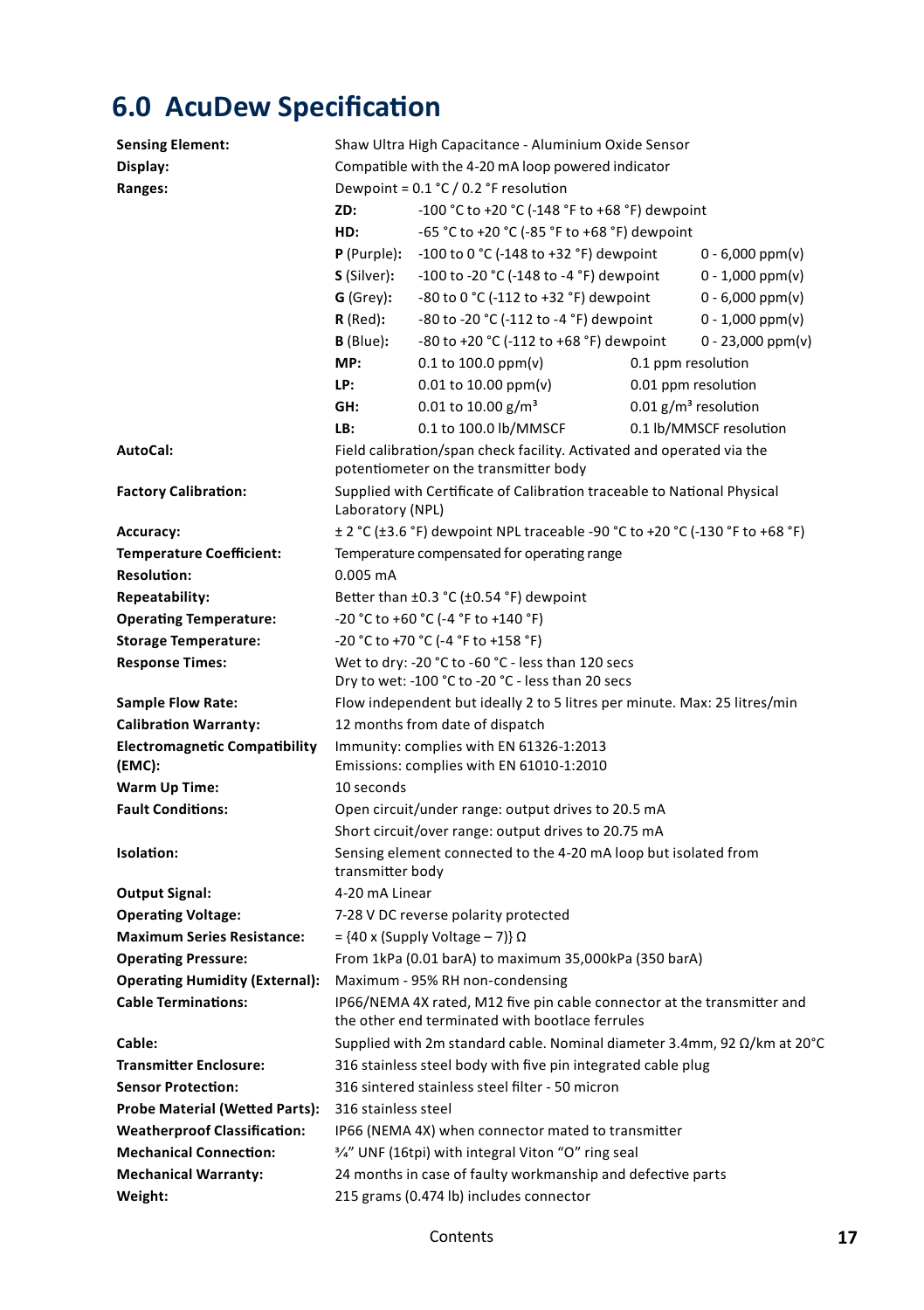# <span id="page-17-0"></span>**7.0 Guarantee**

All Shaw Moisture Meters products are guaranteed for two years from the date of purchase, some exclusions are as follows:removing protective guard from any sensor, subjecting sensor to shock or black list gases e.g. caustic and acidic gases like ammonia and chlorine, tampering with any internal electronics and applying incorrect supply voltage to meters, subjecting to excessive flow rate, contaminants and general misuse.

If you suspect a fault which you feel needs to be attended to under guarantee please contact us for assistance hopefully to help fault find and effect a remedy and if this is not successful to give precise instructions for the return for inspection.

No equipment will be replaced or repaired without having been returned for inspection either to ourselves or an authorised distributor.

# **8.0 Basic Definitions**

**WATER VAPOUR PRESSURE:** the pressure exerted by the water vapour contained in any mixture of gases. The total pressure exerted by the gas mixture is the sum of the pressures exerted by its components - including the water vapour. Water Vapour Pressure varies in direct proportion to the total gas.

**DEWPOINT TEMPERATURE:** the temperature to which the gas must be cooled in order that it should be saturated with water vapour (i.e. 100% relative humidity). For practical reasons it is referred to dew point above 0 °C and frost point below 0 °C.

**PARTS PER MILLION BY VOLUME:**  $ppm(v)$  is the ratio of the water vapour pressure to the total gas pressure.

**PARTS PER MILLION BY WEIGHT:**  $ppm(w)$  is the ratio of the molecular weight of water vapour to the molecular weight of the carrier gas mixture.

**RELATIVE HUMIDITY:** the ratio of the actual water vapour pressure in the gas to the saturation water vapour pressure at the same temperature.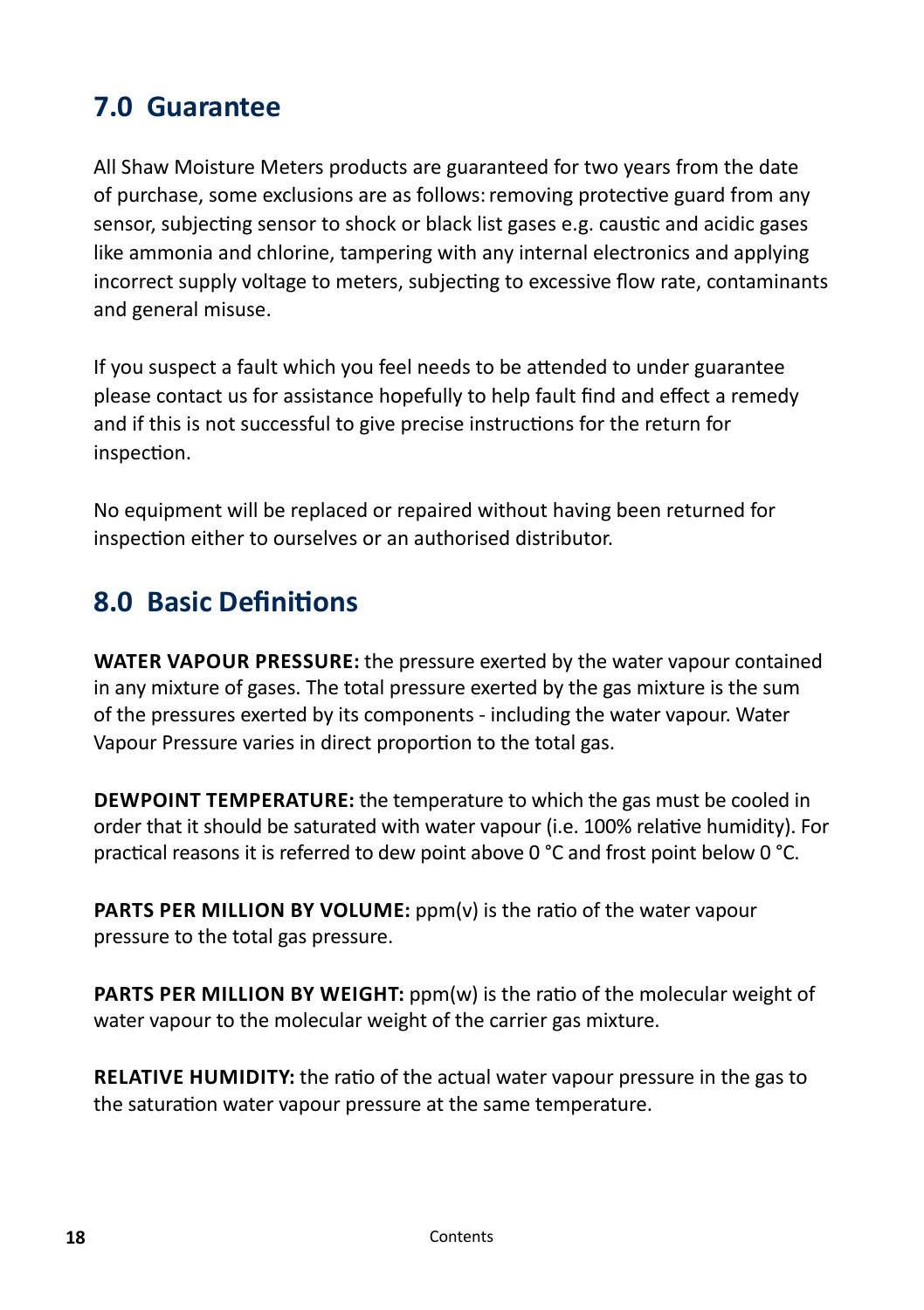# <span id="page-18-0"></span>**9.0 Appendix**

# **9.1 Appendix A - Hygrometric Equivalents**

| <b>DEWPOINT</b><br>° C | <b>DEWPOINT</b><br>°F | <b>VAPOUR</b><br><b>PRESSURE</b><br>mmHG | <b>PARTS PER</b><br><b>MILLION by</b><br><b>VOLUME</b> | <b>DEWPOINT</b><br>° C   | <b>DEWPOINT</b><br>°F | <b>VAPOUR</b><br><b>PRESSURE</b><br>mmHG | <b>PARTS PER</b><br><b>MILLION by</b><br><b>VOLUME</b> |
|------------------------|-----------------------|------------------------------------------|--------------------------------------------------------|--------------------------|-----------------------|------------------------------------------|--------------------------------------------------------|
| $-150$                 | $-238$                | $7 \times 10 (-15)$                      | $9.2 \times 10 (-12)$                                  | $-52$                    | -62                   | .02305                                   | 30.329                                                 |
| $-140$                 | $-220$                | $3 \times 10$ (-10)                      | $3.9 \times 10 (-7)$                                   | $-58$<br>$-50$<br>.02961 |                       | 38.961                                   |                                                        |
| $-130$                 | $-202$                | $7 \times 10 (-9)$                       | $9.2 \times 10 (-6)$                                   | $-54$<br>$-48$<br>.03786 |                       | 49.816                                   |                                                        |
| $-120$                 | $-164$                | $9 \times 10 (-8)$                       | $1.2 \times 10 (-4)$                                   | $-46$                    | -51                   | .04819                                   | 63.408                                                 |
| $-118$                 | $-180$                | .00000015                                | .00020                                                 | $-44$                    | $-47$                 | .06108                                   | 80.368                                                 |
| $-116$                 | $-177$                | .00000025                                | .00033                                                 | $-42$                    | $-44$                 | .07709                                   | 101.43                                                 |
| $-114$                 | $-173$                | .00000041                                | .00054                                                 | $-40$                    | $-40$                 | .09691                                   | 127.51                                                 |
| $-112$                 | $-170$                | .00000066                                | .00087                                                 | $-38$                    | -36                   | .12133                                   | 159.64                                                 |
| $-110$                 | $-166$                | .00000107                                | .00141                                                 | $-36$                    | -33                   | .15133                                   | 199.12                                                 |
| $-108$                 | $-162$                | .00000169                                | .00222                                                 | $-34$                    | $-29$                 | .1880                                    | 247.37                                                 |
| $-106$                 | $-159$                | .00000266                                | .00350                                                 | $-32$                    | $-26$                 | .2328                                    | 306.32                                                 |
| $-104$                 | $-155$                | .00000413                                | .00543                                                 | $-30$                    | $-22$                 | .2871                                    | 377.76                                                 |
| $-102$                 | $-152$                | .00000636                                | .00837                                                 | $-28$                    | $-18$                 | .3529                                    | 464.34                                                 |
| $-100$                 | $-148$                | .00000968                                | .0127                                                  | $-26$                    | $-15$                 | .4323                                    | 568.82                                                 |
| $-98$                  | $-144$                | .00001459                                | .0192                                                  | $-24$                    | $-11$                 | .5277                                    | 694.34                                                 |
| $-96$                  | $-141$                | .00002178                                | .0287                                                  | $-22$                    | -8                    | .6422                                    | 845.00                                                 |
| $-94$                  | $-137$                | .00003224                                | .0424                                                  | $-4$<br>$-20$            |                       | .7790                                    | 1025.00                                                |
| $-92$                  | $-134$                | .00004729                                | .0622                                                  | $-18$                    | 0                     | .9421                                    | 1239.61                                                |
| -90                    | $-130$                | .00006879                                | .0905                                                  | $-16$                    | $+3$                  | 1.136                                    | 1494.74                                                |
| -88                    | $-126$                | .00009924                                | .1305                                                  | $+7$<br>$-14$            |                       | 1.365                                    | 1796.05                                                |
| -86                    | $-123$                | .00014205                                | .1869                                                  | $-12$<br>$+10$<br>1.636  |                       | 2152.63                                  |                                                        |
| $-84$                  | $-119$                | .0002018                                 | .2655                                                  | $-10$                    | $+14$<br>1.956        |                                          | 2573.68                                                |
| -82                    | $-116$                | .0002844                                 | .3742                                                  | -8                       | $+18$                 | 2.331                                    | 3067.11                                                |
| $-80$                  | $-112$                | .0003981                                 | .5238                                                  | -6                       | $+21$                 | 2.771                                    | 3646.05                                                |
| $-78$                  | $-108$                | .0005533                                 | .7208                                                  | $-4$                     | $+25$                 | 3.285                                    | 4322.37                                                |
| $-76$                  | $-105$                | .0007638                                 | 1.005                                                  | $-2$                     | $+28$                 | 3.884                                    | 5110.53                                                |
| $-74$                  | $-101$                | .0010476                                 | 1.378                                                  | 0                        | $+32$                 | 4.581                                    | 6027.63                                                |
| $-72$                  | -98                   | .0014275                                 | 1.878                                                  | $+2$                     | $+36$                 | 5.292                                    | 6963.16                                                |
| $-70$                  | $-94$                 | .001933                                  | 2.543                                                  | $+4$                     | $+39$                 | 6.099                                    | 8025.00                                                |
| -68                    | $-90$                 | .002603                                  | 3.425                                                  | $+6$                     | $+43$                 | 7.012                                    | 9226.32                                                |
| -66                    | $-87$                 | .003483                                  | 4.583                                                  | $+8$                     | $+46$                 | 8.045                                    | 10585.53                                               |
| $-64$                  | -83                   | .004635                                  | 6.099                                                  | $+10$                    | $+50$                 | 9.209                                    | 12117.10                                               |
| $-62$                  | $-80$                 | .006135                                  | 8.072                                                  | $+12$<br>$+54$<br>10.518 |                       |                                          | 13839.47                                               |
| -60                    | $-76$                 | .008076                                  | 10.626                                                 | $+14$<br>+57<br>11.988   |                       |                                          | 15773.68                                               |
| $-58$                  | $-72$                 | .010576                                  | 13.916                                                 | $+16$                    | $+61$                 | 13.635                                   | 17940.79                                               |
| -56                    | -69                   | .013780                                  | 18.132                                                 | $+18$                    | $+64$                 | 15.478                                   | 20365.79                                               |
| -54                    | $-65$                 | .01787                                   | 23.513                                                 | $+20$                    | $+68$                 | 17.535                                   | 23072.37                                               |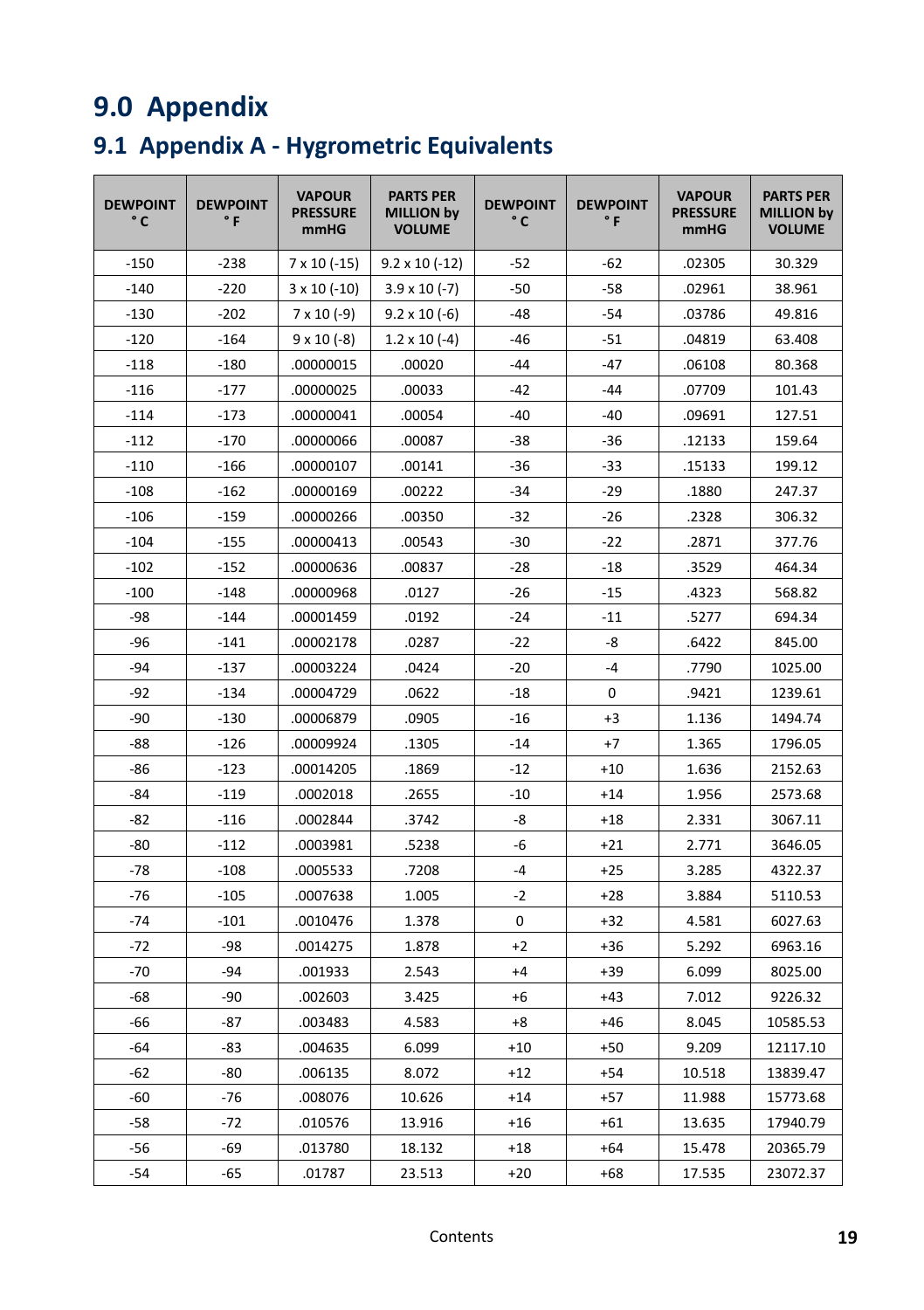# <span id="page-19-0"></span>**9.2 Appendix B - Conversion Table: mA to Range (°C)**

|            | Purple Silver      |                    | Red                | Grey               | Blue               |              | Purple Silver      |                    | Red                | Grey               | Blue               |              | Purple Silver      |                    | Red                | Grey               | Blue               |
|------------|--------------------|--------------------|--------------------|--------------------|--------------------|--------------|--------------------|--------------------|--------------------|--------------------|--------------------|--------------|--------------------|--------------------|--------------------|--------------------|--------------------|
|            | -100 to            | $-100$ to          | $-80$ to           | $-80$ to           | $-80$ to           |              | $-100$ to          | $-100$ to          | $-80$ to           | $-80$ to           | $-80$ to           |              | -100 to            | $-100$ to          | $-80$ to           | $-80$ to           | -80 to             |
| mA         | 0°C                | $-20 °C$           | $-20 °C$           | 0°C                | 20 °C              | mA           | 0 °C               | $-20 °C$           | $-20 °C$           | 0°C                | 20 °C              | mA           | 0°C                | $-20 °C$           | $-20 °C$           | 0 °C               | 20 °C              |
| 4          | $-100.0$           | $-100.0$           | $-80.0$            | $-80.0$            | $-80.0$            | 9.4          | $-66.2$            | $-73.0$            | $-59.7$            | $-53.0$            | $-46.2$            | 14.8         | $-32.5$            | $-46.0$            | $-39.5$            | $-26.0$            | $-12.5$            |
| 4.1        | $-99.4$            | $-99.5$            | $-79.6$            | $-79.5$            | $-79.4$            | 9.5          | $-65.6$            | $-72.5$            | $-59.4$            | $-52.5$            | $-45.6$            | 14.9         | $-31.9$            | $-45.5$            | $-39.1$            | $-25.5$            | $-11.9$            |
| 4.2<br>4.3 | $-98.8$<br>$-98.1$ | $-99.0$<br>$-98.5$ | $-79.3$<br>$-78.9$ | $-79.0$            | $-78.8$            | 9.6<br>9.7   | $-65.0$<br>$-64.4$ | $-72.0$            | $-59.0$            | $-52.0$            | $-45.0$<br>$-44.4$ | 15<br>15.1   | $-31.2$<br>$-30.6$ | $-45.0$<br>$-44.5$ | $-38.7$            | $-25.0$<br>$-24.5$ | $-11.2$            |
| 4.4        | $-97.5$            | $-98.0$            | $-78.5$            | $-78.5$<br>$-78.0$ | $-78.1$<br>$-77.5$ | 9.8          | $-63.7$            | $-71.5$<br>$-71.0$ | $-58.6$<br>$-58.2$ | $-51.5$<br>$-51.0$ | $-43.7$            | 15.2         | $-30.0$            | $-44.0$            | $-38.4$<br>$-38.0$ | $-24.0$            | $-10.6$<br>$-10.0$ |
| 4.5        | $-96.9$            | $-97.5$            | $-78.1$            | $-77.5$            | $-76.9$            | 9.9          | $-63.1$            | $-70.5$            | $-57.9$            | $-50.5$            | $-43.1$            | 15.3         | $-29.4$            | $-43.5$            | $-37.6$            | $-23.5$            | $-9.4$             |
| 4.6        | $-96.3$            | $-97.0$            | $-77.8$            | $-77.0$            | $-76.3$            | 10           | $-62.5$            | $-70.0$            | $-57.5$            | $-50.0$            | $-42.5$            | 15.4         | $-28.7$            | $-43.0$            | $-37.2$            | $-23.0$            | $-8.7$             |
| 4.7        | $-95.6$            | $-96.5$            | $-77.4$            | $-76.5$            | $-75.6$            | 10.1         | $-61.9$            | $-69.5$            | $-57.1$            | $-49.5$            | $-41.9$            | 15.5         | $-28.1$            | $-42.5$            | $-36.9$            | $-22.5$            | $-8.1$             |
| 4.8        | $-95.0$            | $-96.0$            | $-77.0$            | $-76.0$            | $-75.0$            | 10.2         | $-61.3$            | $-69.0$            | $-56.8$            | $-49.0$            | $-41.3$            | 15.6         | $-27.5$            | $-42.0$            | $-36.5$            | $-22.0$            | $-7.5$             |
| 4.9        | $-94.4$            | $-95.5$            | $-76.6$            | $-75.5$            | $-74.4$            | 10.3         | $-60.6$            | $-68.5$            | $-56.4$            | $-48.5$            | $-40.6$            | 15.7         | $-26.9$            | $-41.5$            | $-36.1$            | $-21.5$            | $-6.9$             |
| 5          | $-93.8$            | $-95.0$            | $-76.3$            | $-75.0$            | $-73.8$            | 10.4         | $-60.0$            | $-68.0$            | $-56.0$            | $-48.0$            | $-40.0$            | 15.8         | $-26.2$            | $-41.0$            | $-35.7$            | $-21.0$            | $-6.2$             |
| 5.1        | $-93.1$            | $-94.5$            | $-75.9$            | $-74.5$            | $-73.1$            | 10.5         | $-59.4$            | $-67.5$            | $-55.6$            | $-47.5$            | $-39.4$            | 15.9         | $-25.6$            | $-40.5$            | $-35.4$            | -20.5              | $-5.6$             |
| 5.2        | $-92.5$            | $-94.0$            | $-75.5$            | $-74.0$            | $-72.5$            | 10.6         | $-58.8$            | $-67.0$            | $-55.3$            | $-47.0$            | $-38.8$            | 16           | $-25.0$            | $-40.0$            | $-35.0$            | $-20.0$            | $-5.0$             |
| 5.3        | $-91.9$            | $-93.5$            | $-75.1$            | $-73.5$            | $-71.9$            | 10.7         | $-58.1$            | $-66.5$            | $-54.9$            | $-46.5$            | $-38.1$            | 16.1         | $-24.4$            | $-39.5$            | $-34.6$            | $-19.5$            | $-4.4$             |
| 5.4        | $-91.2$            | $-93.0$            | $-74.8$            | $-73.0$            | $-71.2$            | 10.8         | $-57.5$            | $-66.0$            | $-54.5$            | $-46.0$            | $-37.5$            | 16.2         | $-23.7$            | $-39.0$            | $-34.2$            | $-19.0$            | $-3.7$             |
| 5.5        | $-90.6$            | $-92.5$            | $-74.4$            | $-72.5$            | $-70.6$            | 10.9         | $-56.9$            | $-65.5$            | $-54.1$            | $-45.5$            | $-36.9$            | 16.3         | $-23.1$            | $-38.5$            | $-33.9$            | $-18.5$            | $-3.1$             |
| 5.6        | $-90.0$            | $-92.0$            | $-74.0$            | $-72.0$            | $-70.0$            | $11\,$       | $-56.3$            | $-65.0$            | $-53.8$            | $-45.0$            | $-36.3$            | 16.4         | $-22.5$            | $-38.0$            | $-33.5$            | $-18.0$            | $-2.5$             |
| 5.7        | $-89.4$            | $-91.5$            | $-73.6$            | $-71.5$            | $-69.4$            | 11.1         | $-55.6$            | $-64.5$            | $-53.4$            | $-44.5$            | $-35.6$            | 16.5         | $-21.9$            | $-37.5$            | $-33.1$            | $-17.5$            | $-1.9$             |
| 5.8        | $-88.7$            | $-91.0$            | $-73.3$            | $-71.0$            | $-68.7$            | 11.2         | $-55.0$            | $-64.0$            | $-53.0$            | $-44.0$            | $-35.0$            | 16.6         | $-21.2$            | $-37.0$            | $-32.7$            | $-17.0$            | $-1.2$             |
| 5.9        | $-88.1$            | $-90.5$            | $-72.9$            | $-70.5$            | $-68.1$            | 11.3         | $-54.4$            | $-63.5$            | $-52.6$            | $-43.5$            | $-34.4$            | 16.7         | $-20.6$            | $-36.5$            | $-32.4$            | $-16.5$            | $-0.6$             |
| 6          | $-87.5$            | $-90.0$            | $-72.5$            | $-70.0$            | $-67.5$            | 11.4         | $-53.8$            | $-63.0$            | $-52.3$            | $-43.0$            | $-33.8$            | 16.8         | $-20.0$            | $-36.0$            | $-32.0$            | $-16.0$            | 0.0                |
| 6.1        | $-86.9$            | $-89.5$            | $-72.1$            | $-69.5$            | $-66.9$            | 11.5         | $-53.1$            | $-62.5$            | $-51.9$            | $-42.5$            | $-33.1$            | 16.9         | $-19.4$            | $-35.5$            | $-31.6$            | $-15.5$            | 0.6                |
| 6.2        | $-86.2$            | $-89.0$            | $-71.8$            | $-69.0$            | $-66.2$            | 11.6         | $-52.5$            | $-62.0$            | $-51.5$            | $-42.0$            | $-32.5$            | 17           | $-18.7$            | $-35.0$            | $-31.2$            | $-15.0$            | 1.3                |
| 6.3        | $-85.6$            | $-88.5$            | $-71.4$            | $-68.5$            | $-65.6$            | 11.7         | $-51.9$            | -61.5              | $-51.1$            | $-41.5$            | $-31.9$            | 17.1         | $-18.1$            | $-34.5$            | $-30.9$            | $-14.5$            | 1.9                |
| 6.4        | $-85.0$            | $-88.0$            | $-71.0$            | $-68.0$            | $-65.0$            | 11.8         | $-51.3$            | $-61.0$            | $-50.8$            | $-41.0$            | $-31.3$            | 17.2         | $-17.5$            | $-34.0$            | $-30.5$            | $-14.0$            | 2.5                |
| 6.5        | $-84.4$            | $-87.5$            | $-70.6$            | $-67.5$            | $-64.4$            | 11.9         | $-50.6$            | $-60.5$            | $-50.4$            | $-40.5$            | $-30.6$            | 17.3         | $-16.9$            | $-33.5$            | $-30.1$            | $-13.5$            | 3.1                |
| 6.6        | $-83.7$            | $-87.0$            | $-70.3$            | $-67.0$            | $-63.7$            | 12           | $-50.0$            | $-60.0$            | $-50.0$            | $-40.0$            | $-30.0$            | 17.4         | $-16.2$            | $-33.0$            | $-29.7$            | $-13.0$            | 3.8                |
| 6.7        | $-83.1$            | $-86.5$            | $-69.9$            | $-66.5$            | $-63.1$            | 12.1         | $-49.4$            | $-59.5$            | $-49.6$            | $-39.5$            | $-29.4$            | 17.5         | $-15.6$            | $-32.5$            | $-29.4$            | $-12.5$            | 4.4                |
| 6.8        | $-82.5$            | $-86.0$            | $-69.5$            | $-66.0$            | $-62.5$            | 12.2         | $-48.8$            | $-59.0$            | $-49.3$            | $-39.0$            | $-28.8$            | 17.6         | $-15.0$            | $-32.0$            | $-29.0$            | $-12.0$            | 5.0                |
| 6.9        | $-81.9$            | $-85.5$            | $-69.1$            | -65.5              | $-61.9$            | 12.3         | $-48.1$            | $-58.5$            | $-48.9$            | $-38.5$            | $-28.1$            | 17.7         | $-14.4$            | $-31.5$            | $-28.6$            | $-11.5$            | 5.6                |
| 7          | $-81.2$            | $-85.0$            | $-68.8$            | $-65.0$            | $-61.2$            | 12.4         | $-47.5$            | $-58.0$            | $-48.5$            | $-38.0$            | $-27.5$            | 17.8         | $-13.7$            | $-31.0$            | $-28.2$            | $-11.0$            | 6.3                |
| 7.1        | $-80.6$            | -84.5              | $-68.4$            | -64.5              | -60.6              | 12.5         | $-46.9$            | -57.5              | -48.1              | $-37.5$            | $-26.9$            | 17.9         | $-13.1$            | -30.5              | $-27.9$            | $-10.5$            | 6.9                |
| 7.2        | $-80.0$            | $-84.0$            | $-68.0$            | $-64.0$            | $-60.0$            | 12.6         | $-46.3$            | $-57.0$            | $-47.8$            | $-37.0$            | $-26.3$            | 18           | $-12.5$            | $-30.0$            | $-27.5$            | $-10.0$            | 7.5                |
| 7.3        | $-79.4$            | $-83.5$            | $-67.6$            | $-63.5$            | $-59.4$            | 12.7         | $-45.6$            | $-56.5$            | $-47.4$            | $-36.5$            | $-25.6$            | 18.1         | $-11.9$            | $-29.5$            | $-27.1$            | $-9.5$             | 8.1                |
| 7.4<br>7.5 | $-78.7$<br>$-78.1$ | $-83.0$<br>$-82.5$ | $-67.2$<br>$-66.9$ | -63.0<br>$-62.5$   | $-58.7$<br>$-58.1$ | 12.8<br>12.9 | $-45.0$<br>$-44.4$ | -56.0<br>$-55.5$   | -47.0<br>$-46.6$   | $-36.0$<br>$-35.5$ | $-25.0$<br>$-24.4$ | 18.2<br>18.3 | $-11.2$<br>$-10.6$ | $-29.0$<br>$-28.5$ | -26.7<br>$-26.4$   | -9.0<br>$-8.5$     | 8.8<br>9.4         |
|            |                    | $-82.0$            | $-66.5$            | $-62.0$            | $-57.5$            | 13           | $-43.8$            | $-55.0$            | $-46.3$            | $-35.0$            | $-23.8$            | 18.4         | $-10.0$            | $-28.0$            | $-26.0$            | $-8.0$             | 10.0               |
| 7.6<br>7.7 | $-77.5$<br>$-76.9$ | $-81.5$            | $-66.1$            | -61.5              | -56.9              | 13.1         | $-43.1$            | -54.5              | $-45.9$            | $-34.5$            | $-23.1$            | 18.5         | $-9.4$             | $-27.5$            | $-25.6$            | $-7.5$             | 10.6               |
| 7.8        | $-76.2$            | $-81.0$            | $-65.7$            | $-61.0$            | $-56.2$            | 13.2         | $-42.5$            | $-54.0$            | $-45.5$            | $-34.0$            | $-22.5$            | 18.6         | $-8.7$             | $-27.0$            | $-25.2$            | $-7.0$             | 11.3               |
| 7.9        | $-75.6$            | $-80.5$            | $-65.4$            | $-60.5$            | $-55.6$            | 13.3         | $-41.9$            | $-53.5$            | $-45.1$            | $-33.5$            | $-21.9$            | 18.7         | $-8.1$             | $-26.5$            | $-24.9$            | $-6.5$             | 11.9               |
| 8          | $-75.0$            | $-80.0$            | $-65.0$            | $-60.0$            | $-55.0$            | 13.4         | $-41.3$            | $-53.0$            | $-44.8$            | $-33.0$            | $-21.3$            | 18.8         | $-7.5$             | $-26.0$            | $-24.5$            | $-6.0$             | 12.5               |
| 8.1        | $-74.4$            | $-79.5$            | $-64.6$            | $-59.5$            | $-54.4$            | 13.5         | $-40.6$            | $-52.5$            | $-44.4$            | $-32.5$            | $-20.6$            | 18.9         | $-6.9$             | $-25.5$            | $-24.1$            | $-5.5$             | 13.1               |
| 8.2        | $-73.7$            | $-79.0$            | $-64.2$            | $-59.0$            | $-53.7$            | 13.6         | $-40.0$            | $-52.0$            | $-44.0$            | $-32.0$            | $-20.0$            | 19           | $-6.2$             | $-25.0$            | $-23.7$            | $-5.0$             | 13.8               |
| 8.3        | $-73.1$            | $-78.5$            | $-63.9$            | $-58.5$            | $-53.1$            | 13.7         | $-39.4$            | -51.5              | $-43.6$            | $-31.5$            | $-19.4$            | 19.1         | $-5.6$             | $-24.5$            | $-23.4$            | $-4.5$             | 14.4               |
| 8.4        | $-72.5$            | $-78.0$            | $-63.5$            | $-58.0$            | $-52.5$            | 13.8         | $-38.7$            | $-51.0$            | $-43.2$            | $-31.0$            | $-18.7$            | 19.2         | $-5.0$             | $-24.0$            | $-23.0$            | $-4.0$             | 15.0               |
| 8.5        | $-71.9$            | $-77.5$            | $-63.1$            | $-57.5$            | $-51.9$            | 13.9         | $-38.1$            | $-50.5$            | $-42.9$            | $-30.5$            | $-18.1$            | 19.3         | $-4.4$             | $-23.5$            | $-22.6$            | $-3.5$             | 15.6               |
| 8.6        | $-71.2$            | $-77.0$            | $-62.7$            | -57.0              | $-51.2$            | 14           | $-37.5$            | $-50.0$            | $-42.5$            | $-30.0$            | $-17.5$            | 19.4         | $-3.7$             | $-23.0$            | $-22.2$            | $-3.0$             | 16.3               |
| 8.7        | $-70.6$            | $-76.5$            | $-62.4$            | $-56.5$            | $-50.6$            | 14.1         | $-36.9$            | $-49.5$            | $-42.1$            | $-29.5$            | $-16.9$            | 19.5         | $-3.1$             | $-22.5$            | $-21.9$            | $-2.5$             | 16.9               |
| 8.8        | $-70.0$            | $-76.0$            | $-62.0$            | $-56.0$            | $-50.0$            | 14.2         | $-36.3$            | $-49.0$            | $-41.8$            | $-29.0$            | $-16.3$            | 19.6         | $-2.5$             | $-22.0$            | $-21.5$            | $-2.0$             | 17.5               |
| 8.9        | $-69.4$            | $-75.5$            | $-61.6$            | -55.5              | $-49.4$            | 14.3         | -35.6              | $-48.5$            | -41.4              | -28.5              | $-15.6$            | 19.7         | $-1.9$             | -21.5              | $-21.1$            | -1.5               | 18.1               |
| 9          | $-68.7$            | $-75.0$            | $-61.2$            | $-55.0$            | $-48.7$            | 14.4         | $-35.0$            | $-48.0$            | $-41.0$            | $-28.0$            | $-15.0$            | 19.8         | $-1.2$             | $-21.0$            | $-20.7$            | $-1.0$             | 18.8               |
| 9.1        | $-68.1$            | $-74.5$            | $-60.9$            | $-54.5$            | $-48.1$            | 14.5         | $-34.4$            | $-47.5$            | $-40.6$            | $-27.5$            | $-14.4$            | 19.9         | $-0.6$             | $-20.5$            | $-20.4$            | $-0.5$             | 19.4               |
| 9.2        | -67.5              | -74.0              | -60.5              | $-54.0$            | -47.5              | 14.6         | $-33.7$            | -47.0              | $-40.2$            | $-27.0$            | $-13.7$            | 20           | 0.0                | $-20.0$            | $-20.0$            | 0.0                | 20.0               |
| 9.3        | $-66.9$            | $-73.5$            | $-60.1$            | $-53.5$            | $-46.9$            | 14.7         | $-33.1$            | $-46.5$            | $-39.9$            | $-26.5$            | $-13.1$            |              |                    |                    |                    |                    |                    |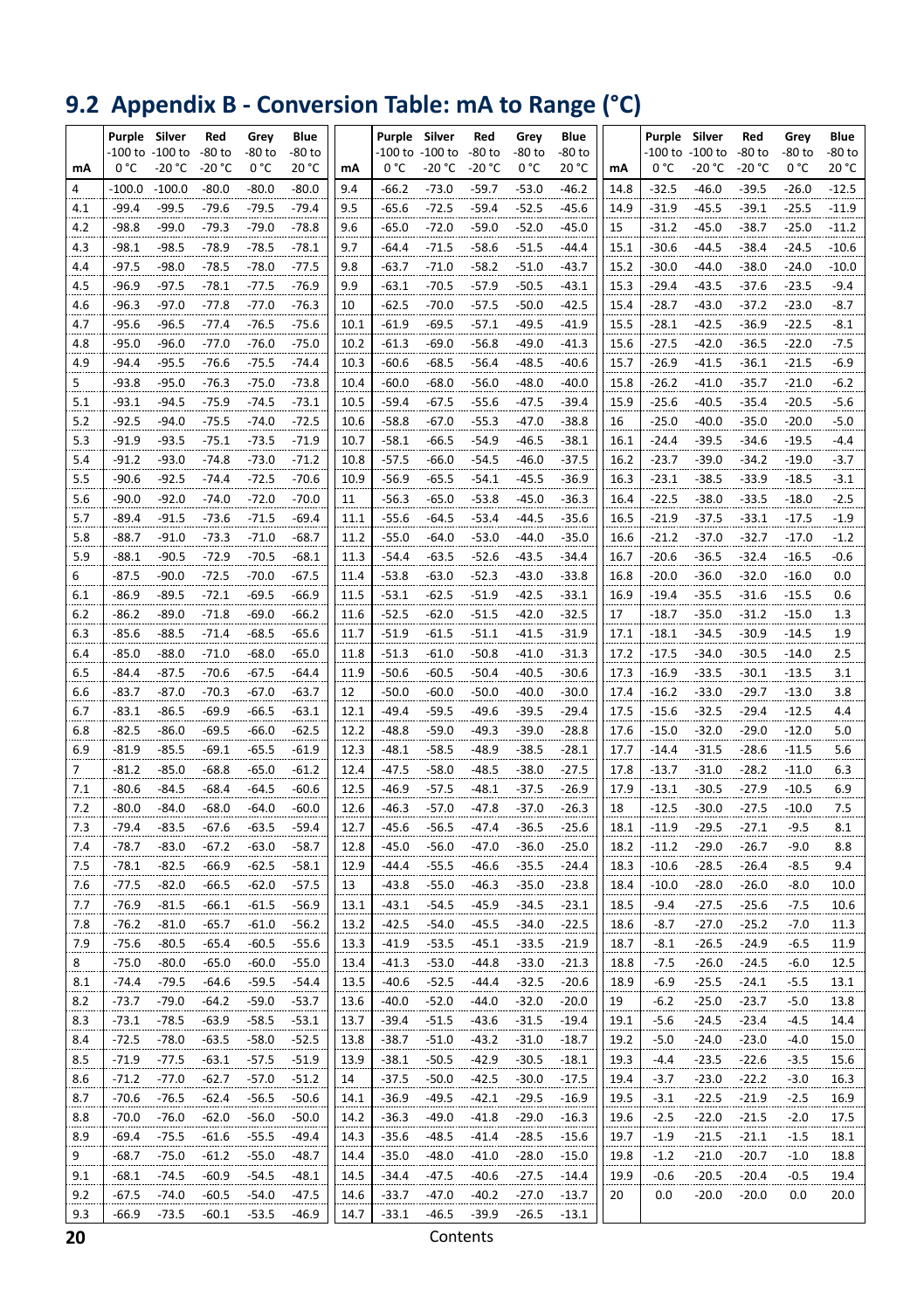# <span id="page-20-0"></span>**9.3 Appendix C - AcuDew with Connector, General Arrangement**

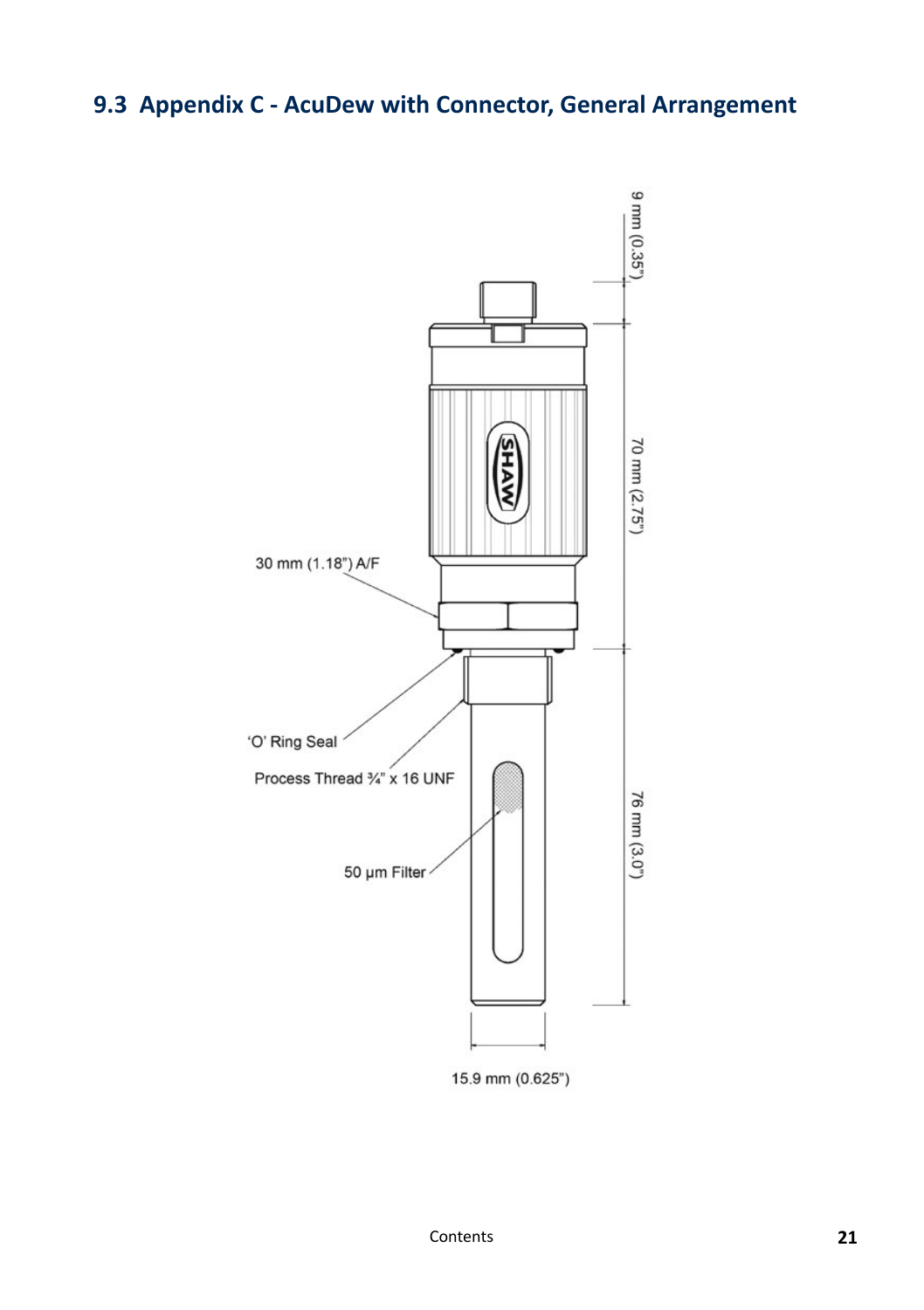### <span id="page-21-0"></span>**9.4 Appendix D - AcuDew Cable Assembly**

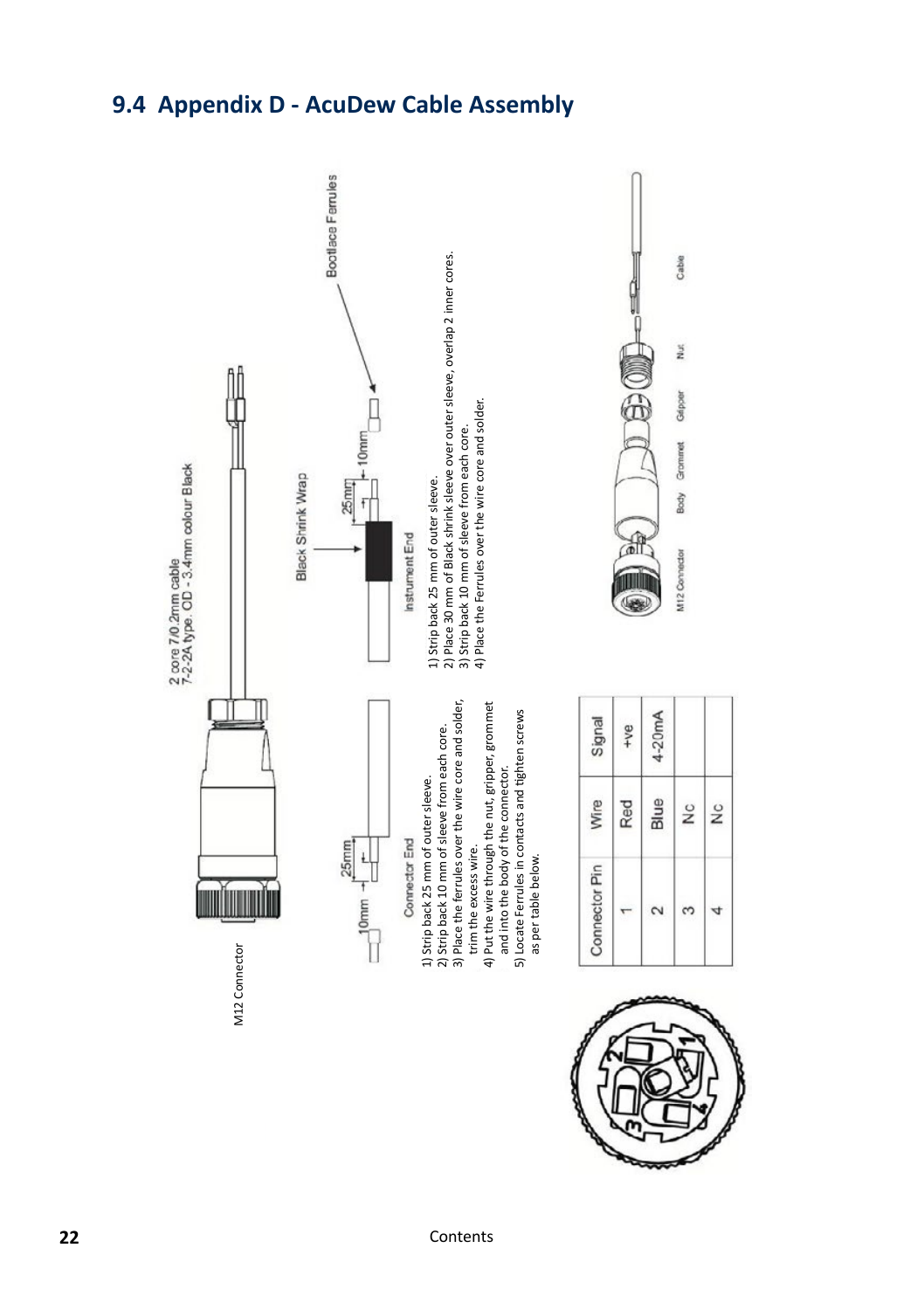

### <span id="page-22-0"></span>**9.5 Appendix E - Transmitter Holder General Arrangement**

The assembly is shown with 6.35 mm (

¼ inch) OD tube fittings. The dimension across the tube fittings will vary for all other size fittings.

[Contents](#page-2-0)